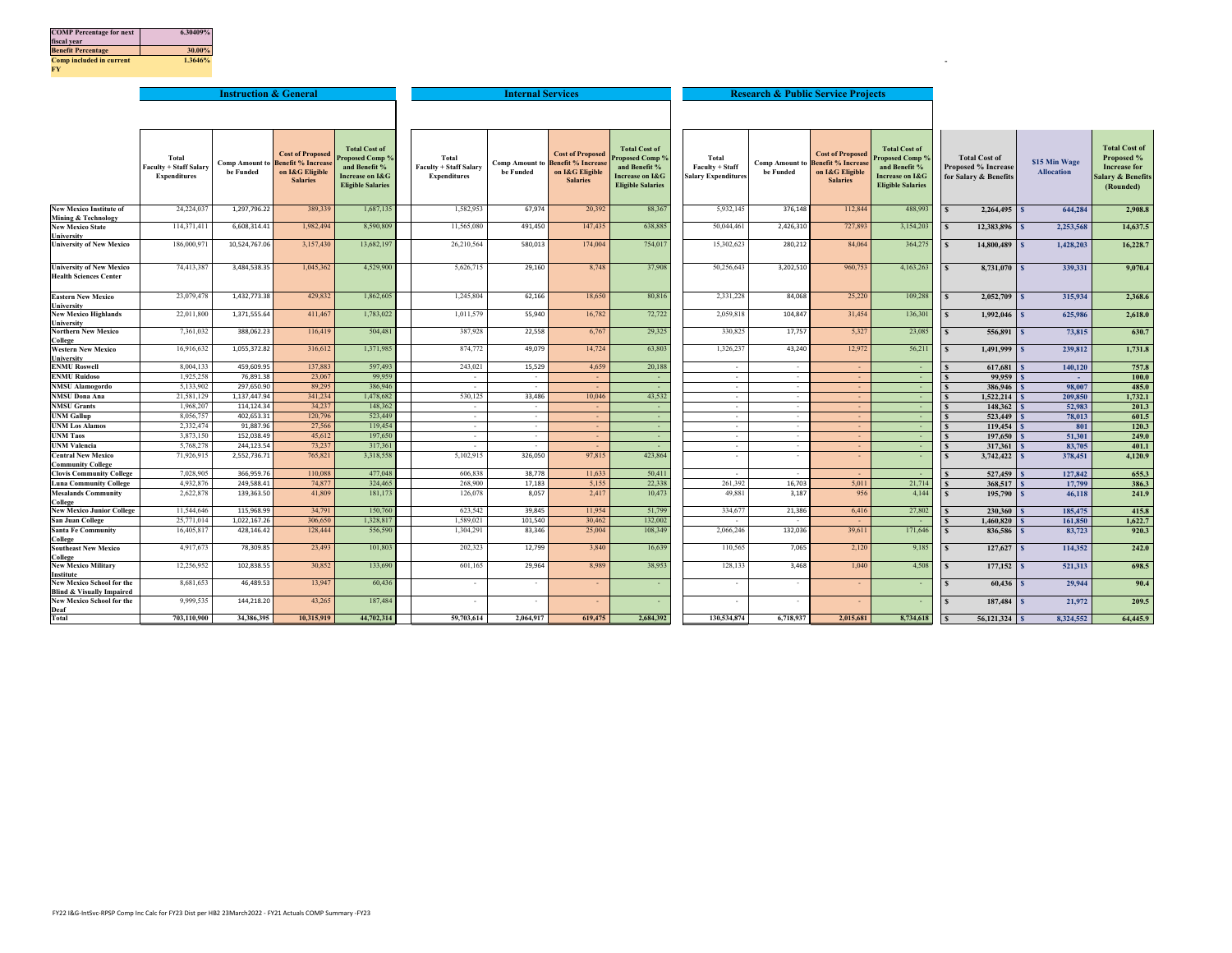$\blacksquare$ 

|                                                         |            | <b>Proposed COMP</b><br>Percentage | <b>Current Year</b><br><b>Comp Increase</b> | Employee<br><b>Benefits</b>                                    | <b>Employer Portion</b><br>ERB                                           |             |                                    |                                  |                              |                                          |             |                                 |            |                                                          |                                |                      |
|---------------------------------------------------------|------------|------------------------------------|---------------------------------------------|----------------------------------------------------------------|--------------------------------------------------------------------------|-------------|------------------------------------|----------------------------------|------------------------------|------------------------------------------|-------------|---------------------------------|------------|----------------------------------------------------------|--------------------------------|----------------------|
|                                                         |            | 6.30409%                           | 1.3646%                                     | 30.00%                                                         | 0.00%                                                                    |             |                                    |                                  |                              |                                          |             |                                 |            |                                                          |                                |                      |
|                                                         |            |                                    | FY21 Actuals Expenditures - Exhibits 10-14  |                                                                |                                                                          |             |                                    | 2021 Actual Revenues - Exhibit 2 |                              |                                          |             | <b>Comp Amount to be Funded</b> |            | <b>Employee</b><br><b>Benefits Calc</b><br><b>Totals</b> | Total Comp+<br><b>Benefits</b> | <b>Total Rounded</b> |
|                                                         |            |                                    |                                             |                                                                |                                                                          |             |                                    |                                  |                              |                                          |             |                                 |            |                                                          |                                |                      |
|                                                         | Faculty    | Staff                              | <b>Total Salaries</b>                       | Other I&G<br>penses (Benefit:<br>re included in this<br>total) | <b>Total Check Figure =</b><br>amounts per exhibit<br>should match exh 2 | GF Approp.  | <b>Tuition and Fees</b><br>Revenue | <b>TSF Revenue</b>               | <b>Total I&amp;G Revenue</b> | GF-T&F-TSF % o<br><b>Eligible Revent</b> | Faculty     | Staff                           | Total      |                                                          |                                |                      |
| NM Institute of Mining & Technology I&G                 |            |                                    |                                             |                                                                |                                                                          |             |                                    |                                  |                              |                                          |             |                                 |            |                                                          |                                |                      |
| Instruction Exh 10                                      | 10,050,990 | 2,807,761                          | 12,858,751                                  | 6,714,000                                                      | 19,572,751                                                               |             |                                    |                                  |                              |                                          |             |                                 |            |                                                          |                                |                      |
| Academic Support Exh 11                                 | 196,693    | 1,465,574                          | 1,662,267                                   | 2.320.136                                                      | 3,982,403                                                                |             |                                    |                                  |                              |                                          |             |                                 |            |                                                          |                                |                      |
| Student Services Exh 12<br>Institutional Support Exh 13 |            | 1,096,610<br>5,733,134             | 1,096,610<br>5,733,134                      | 740,499<br>2,647,131                                           | 1,837,109<br>8,380,265                                                   |             |                                    |                                  |                              |                                          |             |                                 |            |                                                          |                                |                      |
| Oper & Maint Exh 14                                     |            | 2,873,275                          | 2,873,275                                   | 2,881,349                                                      | 5,754,624                                                                |             |                                    |                                  |                              |                                          |             |                                 |            |                                                          |                                |                      |
| Total                                                   | 10,247,683 | 13,976,354                         | 24,224,037                                  |                                                                | 39,527,152                                                               | 27,364,900  | 13,070,295                         | $\mathbf{0}$                     | 48,227,645                   | 83.84%                                   | 549,017     | 748,779                         | 1,297,796  | 389,339                                                  | 1,687,135                      | 1,687.1              |
|                                                         |            |                                    |                                             |                                                                |                                                                          |             |                                    |                                  |                              |                                          |             |                                 |            |                                                          |                                |                      |
| Internal Services Exh. 18                               | 4,712      | 1,578,241                          | 1,582,953                                   | 2,770,175                                                      | 4,353,128                                                                |             | % of expend charged to I&G         |                                  |                              | 67.20%                                   | $\mathbf 0$ | 67,974                          | 67,974     | 20,392                                                   | 88,367                         | 88.4                 |
|                                                         |            |                                    |                                             |                                                                |                                                                          |             |                                    |                                  |                              |                                          |             |                                 |            |                                                          |                                |                      |
| <b>Total NMIMT I&amp;G</b>                              | 10,247,683 | 13,976,354                         | 24,224,037                                  |                                                                |                                                                          |             |                                    |                                  |                              |                                          | 549,017     | 816,754                         | 1,365,771  | 409,731                                                  | 1,775,502                      | 1,775.5              |
|                                                         |            |                                    |                                             |                                                                |                                                                          |             |                                    |                                  |                              |                                          |             |                                 |            |                                                          |                                |                      |
|                                                         |            |                                    |                                             |                                                                |                                                                          |             |                                    |                                  |                              |                                          |             |                                 |            |                                                          |                                |                      |
|                                                         |            |                                    |                                             |                                                                |                                                                          |             |                                    |                                  |                              |                                          |             |                                 |            |                                                          |                                |                      |
| NM State University I&G                                 |            |                                    |                                             |                                                                |                                                                          |             |                                    |                                  |                              |                                          |             |                                 |            |                                                          |                                |                      |
| Instruction Exh 10                                      | 54,617,533 | 14,930,020                         | 69,547,553                                  | 34,960,784                                                     | 104,508,337                                                              |             |                                    |                                  |                              |                                          |             |                                 |            |                                                          |                                |                      |
| Academic Support Exh 11                                 | 1,260,900  | 8,843,166                          | 10,104,066                                  | 9,550,511                                                      | 19,654,577                                                               |             |                                    |                                  |                              |                                          |             |                                 |            |                                                          |                                |                      |
| Student Services Exh 12                                 | 21,760     | 7,563,726                          | 7,585,486                                   | 4,790,993                                                      | 12,376,479                                                               |             |                                    |                                  |                              |                                          |             |                                 |            |                                                          |                                |                      |
| Institutional Support Exh 13                            | 36,271     | 18,308,975                         | 18,345,246                                  | 4,454,189                                                      | 22,799,435<br>17,699,434                                                 |             |                                    |                                  |                              |                                          |             |                                 |            |                                                          |                                |                      |
| Oper & Maint Exh 14<br>Total                            | 55,936,464 | 8,789,060<br>58,434,947            | 8,789,060<br>114,371,411                    | 8,910,374                                                      | 177,038,262                                                              | 116,087,400 | 92,767,157                         | $\Omega$                         | 230,981,299                  | 90.42%                                   | 3,231,977   | 3,376,338                       | 6,608,314  | 1,982,494                                                | 8,590,809                      | 8,590.8              |
|                                                         |            |                                    |                                             |                                                                |                                                                          |             |                                    |                                  |                              |                                          |             |                                 |            |                                                          |                                |                      |
| Internal Services Exh. 18                               | 11,782     | 11,553,298                         | 11,565,080                                  | (9, 192, 975)                                                  | 2,372,105                                                                |             | % of expend charged to I&G         |                                  |                              | 66.50%                                   | 501         | 490,949                         | 491,450    | 147,435                                                  | 638,885                        | 638.9                |
|                                                         |            |                                    |                                             |                                                                |                                                                          |             |                                    |                                  |                              |                                          |             |                                 |            |                                                          |                                |                      |
| Total NMSU I&G                                          | 55,936,464 | 58,434,947                         | 114,371,411                                 |                                                                |                                                                          |             |                                    |                                  |                              |                                          | 3,232,477   | 3,867,287                       | 7,099,764  | 2,129,929                                                | 9,229,693                      | 9,229.7              |
|                                                         |            |                                    |                                             |                                                                |                                                                          |             |                                    |                                  |                              |                                          |             |                                 |            |                                                          |                                |                      |
|                                                         |            |                                    |                                             |                                                                |                                                                          |             |                                    |                                  |                              |                                          |             |                                 |            |                                                          |                                |                      |
|                                                         |            |                                    |                                             |                                                                |                                                                          |             |                                    |                                  |                              |                                          |             |                                 |            |                                                          |                                |                      |
| University of NM I&G                                    |            |                                    |                                             |                                                                |                                                                          |             |                                    |                                  |                              |                                          |             |                                 |            |                                                          |                                |                      |
| Instruction Exh 10                                      | 85,647,864 | 30,228,291                         | 115,876,155                                 | 52,969,982                                                     | 168,846,137                                                              |             |                                    |                                  |                              |                                          |             |                                 |            |                                                          |                                |                      |
| Academic Support Exh 11                                 | 7,680,346  | 15,792,924                         | 23,473,270                                  | 15,291,086                                                     | 38,764,356                                                               |             |                                    |                                  |                              |                                          |             |                                 |            |                                                          |                                |                      |
| Student Services Exh 12                                 | 25,912     | 10,456,828                         | 10,482,740                                  | 9,127,958                                                      | 19,610,698                                                               |             |                                    |                                  |                              |                                          |             |                                 |            |                                                          |                                |                      |
| Institutional Support Exh 13                            | 2,138,898  | 24,771,115                         | 26,910,013                                  | 14,910,742                                                     | 41,820,755                                                               |             |                                    |                                  |                              |                                          |             |                                 |            |                                                          |                                |                      |
| Oper & Maint Exh 14                                     | 15,181     | 9,243,612                          | 9,258,793                                   | 22,537,507                                                     | 31,796,300                                                               |             |                                    |                                  |                              |                                          |             |                                 |            |                                                          |                                |                      |
| Total                                                   | 95,508,201 | 90,492,770                         | 186,000,971                                 |                                                                | 300,838,247                                                              | 187,232,855 | 142,366,780                        | $\mathbf 0$                      | 372,220,338                  | 88.559                                   | 5,404,281   | 5,120,486                       | 10,524,767 | 3,157,430                                                | 13,682,197                     | 13,682.2             |
| Internal Services Exh. 18                               |            | 24,374,076                         |                                             |                                                                |                                                                          |             |                                    |                                  |                              | 34.639                                   | 40,640      | 539,373                         | 580,013    | 174,004                                                  | 754,017                        | 754.0                |
|                                                         | 1,836,488  |                                    | 26,210,564                                  | (20, 538, 591)                                                 | 5,671,973                                                                |             | % of expend charged to I&G         |                                  |                              |                                          |             |                                 |            |                                                          |                                |                      |
| Total UNM I&G                                           | 95,508,201 | 90,492,770                         | 186,000,971                                 |                                                                |                                                                          |             |                                    |                                  |                              |                                          | 5,444,921   | 5,659,859                       | 11,104,780 | 3,331,434                                                | 14,436,214                     | 14,436.2             |
|                                                         |            |                                    |                                             |                                                                |                                                                          |             |                                    |                                  |                              |                                          |             |                                 |            |                                                          |                                |                      |
|                                                         |            |                                    |                                             |                                                                |                                                                          |             |                                    |                                  |                              |                                          |             |                                 |            |                                                          |                                |                      |
|                                                         |            |                                    |                                             |                                                                |                                                                          |             |                                    |                                  |                              |                                          |             |                                 |            |                                                          |                                |                      |
| <b>Health Sciences Center I&amp;G</b>                   |            |                                    |                                             |                                                                |                                                                          |             |                                    |                                  |                              |                                          |             |                                 |            |                                                          |                                |                      |
| Instruction Exh 10                                      | 33,398,397 | 17,504,021                         | 50,902,418                                  | 22,010,099                                                     | 72,912,517                                                               |             |                                    |                                  |                              |                                          |             |                                 |            |                                                          |                                |                      |
| Academic Support Exh 11                                 | 1,597,312  | 3,355,020                          | 4,952,332                                   | 4,115,422                                                      | 9,067,754                                                                |             |                                    |                                  |                              |                                          |             |                                 |            |                                                          |                                |                      |
| Student Services Exh 12                                 | 2,612,277  | 2,448,409                          | 5,060,686                                   | 2,590,817                                                      | 7,651,503                                                                |             |                                    |                                  |                              |                                          |             |                                 |            |                                                          |                                |                      |
| Institutional Support Exh 13                            | 1,072,555  | 10,217,650                         | 11,290,205                                  | 5,640,188                                                      | 16,930,393                                                               |             |                                    |                                  |                              |                                          |             |                                 |            |                                                          |                                |                      |
| Oper & Maint Exh 14                                     |            | 2,207,746                          | 2,207,746                                   | 6,483,926                                                      | 8,691,672                                                                |             |                                    |                                  |                              |                                          |             |                                 |            |                                                          |                                |                      |
| Total                                                   | 38,680,541 | 35,732,846                         | 74,413,387                                  |                                                                | 115,253,839                                                              | 62,780,440  | 31,584,613                         | 1,081,500                        | 130,246,795                  | 73.28%                                   | 1,811,285   | 1,673,254                       | 3,484,538  | 1,045,362                                                | 4,529,900                      | 4,529.9              |
|                                                         |            |                                    |                                             |                                                                |                                                                          |             |                                    |                                  |                              |                                          |             |                                 |            |                                                          |                                |                      |
| Internal Services Exh. 18                               | 3,186,839  | 2,439,876                          | 5,626,715                                   | (5,357,946)                                                    | 268,769                                                                  |             | % of expend charged to I&G         |                                  |                              | 8.11%                                    | 16,515      | 12,644                          | 29,160     | 8,748                                                    | 37,908                         | 37.9                 |
|                                                         |            |                                    |                                             |                                                                |                                                                          |             |                                    |                                  |                              |                                          |             |                                 |            |                                                          |                                |                      |
| Total HSC I&G                                           | 38,680,541 | 35,732,846                         | 74,413,387                                  |                                                                |                                                                          |             |                                    |                                  |                              |                                          | 1,827,800   | 1,685,898                       | 3,513,698  | 1,054,109                                                | 4,567,808                      | 4,567.8              |
|                                                         |            |                                    |                                             |                                                                |                                                                          |             |                                    |                                  |                              |                                          |             |                                 |            |                                                          |                                |                      |
|                                                         |            |                                    |                                             |                                                                |                                                                          |             |                                    |                                  |                              |                                          |             |                                 |            |                                                          |                                |                      |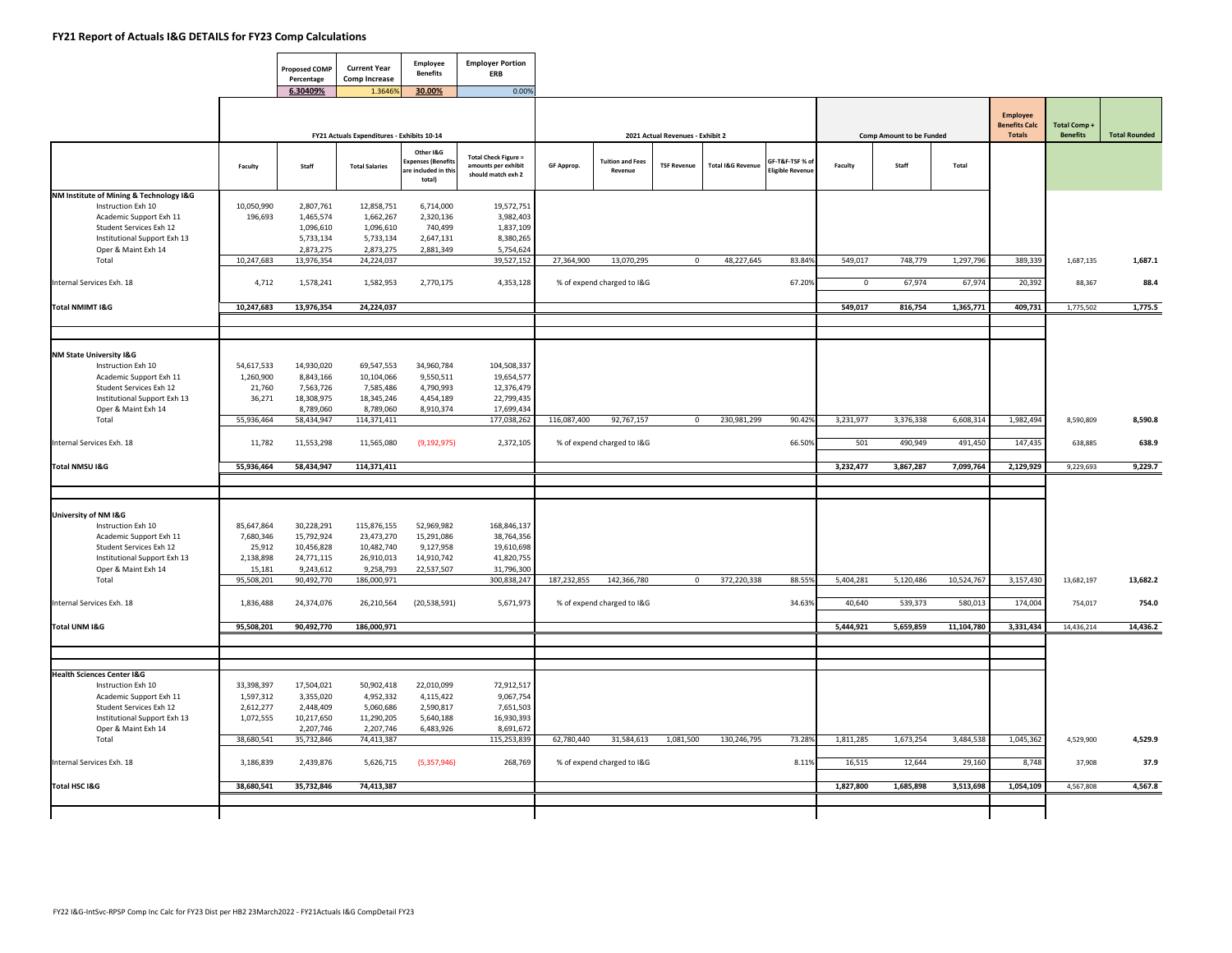|                                                                                                                                                                               |                                                       | <b>Proposed COMP</b><br>Percentage                                       | <b>Current Year</b><br><b>Comp Increase</b>                               | <b>Employee</b><br><b>Benefits</b>                               | <b>Employer Portion</b><br><b>ERB</b>                                        |            |                                          |                                  |                              |                                            |                        |                                 |                     |                                                          |                                       |                      |
|-------------------------------------------------------------------------------------------------------------------------------------------------------------------------------|-------------------------------------------------------|--------------------------------------------------------------------------|---------------------------------------------------------------------------|------------------------------------------------------------------|------------------------------------------------------------------------------|------------|------------------------------------------|----------------------------------|------------------------------|--------------------------------------------|------------------------|---------------------------------|---------------------|----------------------------------------------------------|---------------------------------------|----------------------|
|                                                                                                                                                                               |                                                       | 6.30409%                                                                 | 1.36469<br>FY21 Actuals Expenditures - Exhibits 10-14                     | 30.00%                                                           | 0.00%                                                                        |            |                                          | 2021 Actual Revenues - Exhibit 2 |                              |                                            |                        | <b>Comp Amount to be Funded</b> |                     | <b>Employee</b><br><b>Benefits Calc</b><br><b>Totals</b> | <b>Total Comp+</b><br><b>Benefits</b> | <b>Total Rounded</b> |
|                                                                                                                                                                               | Faculty                                               | Staff                                                                    | <b>Total Salaries</b>                                                     | Other I&G<br>xpenses (Benefit:<br>are included in thi:<br>total) | <b>Total Check Figure =</b><br>amounts per exhibit<br>should match exh 2     | GF Approp. | <b>Tuition and Fees</b><br>Revenue       | <b>TSF Revenue</b>               | <b>Total I&amp;G Revenue</b> | GF-T&F-TSF % of<br><b>Eligible Revenue</b> | Faculty                | Staff                           | Total               |                                                          |                                       |                      |
| <b>Eastern NM University I&amp;G</b><br>Instruction Exhibit 10<br>Academic Support Exh. 11<br>Student Services Exh. 12<br>Institutional Support Exh. 13                       | 12,451,887<br>3,000<br>750                            | 1,864,847<br>1,782,761<br>1,735,066<br>3,785,732                         | 14,316,734<br>1,785,761<br>1,735,066<br>3,786,482                         | 8,051,817<br>1,709,779<br>1,540,669<br>2,808,230                 | 22,368,551<br>3,495,540<br>3,275,735<br>6,594,712                            |            |                                          |                                  |                              |                                            |                        |                                 |                     |                                                          |                                       |                      |
| Oper & Maint Exh. 14<br>Total<br>Internal Services Exh. 18                                                                                                                    | 12,455,637                                            | 1,455,435<br>10,623,841<br>1,245,804                                     | 1,455,435<br>23,079,478<br>1,245,804                                      | 2,983,231<br>(1,382,303)                                         | 4,438,666<br>40,173,204<br>(136, 499)                                        | 29,831,400 | 16,900,890<br>% of expend charged to I&G | $\mathbf 0$                      | 48,104,741                   | 97.15%<br>78.09%                           | 773,246<br>0           | 659,528<br>62,166               | 1,432,773<br>62,166 | 429,832<br>18,650                                        | 1,862,605<br>80,816                   | 1,862.6<br>80.8      |
| Total ENMU I&G                                                                                                                                                                | 12,455,637                                            | 10,623,841                                                               | 23,079,478                                                                |                                                                  |                                                                              |            |                                          |                                  |                              |                                            | 773,246                | 721,694                         | 1,494,940           | 448,482                                                  | 1,943,421                             | 1,943.4              |
| NM Highlands University I&G<br>Instruction Exhibit 10<br>Academic Support Exh. 11<br>Student Services Exh. 12<br>Institutional Support Exh. 13                                | 9,060,180                                             | 3,302,856<br>1,499,554<br>2,035,496<br>3,944,457                         | 12,363,036<br>1,499,554<br>2,035,496<br>3,944,457                         | 6,710,945<br>1,085,209<br>867,265<br>2,406,870                   | 19,073,981<br>2,584,763<br>2,902,761<br>6,351,327                            |            |                                          |                                  |                              |                                            |                        |                                 |                     |                                                          |                                       |                      |
| Oper & Maint Exh. 14<br>Total<br>Internal Services Exh. 18                                                                                                                    | 9,060,180                                             | 2,169,257<br>12,951,620<br>1,011,579                                     | 2,169,257<br>22,011,800<br>1,011,579                                      | 3,450,675<br>1,422,681                                           | 5,619,932<br>36,532,764<br>2,434,260                                         | 27,760,262 | 12,773,523<br>% of expend charged to I&G | $\mathbf 0$                      | 41,570,497                   | 97.51%<br>86.54%                           | 564,540<br>$\mathbf 0$ | 807,016<br>55,940               | 1,371,556<br>55,940 | 411,467<br>16,782                                        | 1,783,022<br>72,722                   | 1,783.0<br>72.7      |
| Total NMHU I&G                                                                                                                                                                | 9,060,180                                             | 12,951,620                                                               | 22,011,800                                                                |                                                                  |                                                                              |            |                                          |                                  |                              |                                            | 564,540                | 862,956                         | 1,427,496           | 428,249                                                  | 1,855,745                             | 1,855.7              |
| Northern NM College I&G<br>Instruction Exhibit 10<br>Academic Support Exh. 11<br>Student Services Exh. 12<br>Institutional Support Exh. 13<br>Oper & Maint Exh. 14            | 3,362,984<br>$\mathbf 0$<br>$\mathbf 0$<br>1,700<br>0 | 838,354<br>276,699<br>752,603<br>1,742,882<br>385,810                    | 4,201,338<br>276,699<br>752,603<br>1,744,582<br>385,810                   | 2,472,430<br>251,851<br>526,090<br>2,443,234<br>1,134,457        | 6,673,768<br>528,550<br>1,278,693<br>4,187,816<br>1,520,267                  |            |                                          |                                  |                              |                                            |                        |                                 |                     |                                                          |                                       |                      |
| Total<br>Internal Services Exh. 18                                                                                                                                            | 3,364,684                                             | 3,996,348<br>387,928                                                     | 7,361,032<br>387,928                                                      | (293,058)                                                        | 14,189,094<br>94,870                                                         | 10,228,000 | 3,258,962<br>% of expend charged to I&G  |                                  | 16,347,994                   | 82.50%<br>91.00%                           | 177,381<br>$\mathbf 0$ | 210,681<br>22,558               | 388,062<br>22,558   | 116,419<br>6,767                                         | 504,481<br>29,325                     | 504.5<br>29.3        |
| Total NNMC I&G                                                                                                                                                                | 3,364,684                                             | 3,996,348                                                                | 7,361,032                                                                 |                                                                  |                                                                              |            |                                          |                                  |                              |                                            | 177,381                | 233,239                         | 410,620             | 123,186                                                  | 533,806                               | 533.8                |
| Western NM University I&G<br>Instruction Exhibit 10<br>Academic Support Exh. 11<br>Student Services Exh. 12<br>Institutional Support Exh. 13<br>Oper & Maint Exh. 14<br>Total | 8,366,377<br>8,000<br>$\Omega$<br>4,700<br>8,379,077  | 1,331,861<br>866,762<br>1,795,407<br>3,223,892<br>1,319,633<br>8,537,555 | 9,698,238<br>874,762<br>1,795,407<br>3,228,592<br>1,319,633<br>16,916,632 | 5,862,722<br>641,577<br>995,617<br>3,381,260<br>1,632,532        | 15,560,960<br>1,516,339<br>2,791,024<br>6,609,852<br>2,952,165<br>29,430,340 | 19,277,300 | 13,517,518                               | $\mathbf 0$                      | 33,589,267                   | 97.63%                                     | 522,743                | 532,630                         | 1,055,373           | 316,612                                                  | 1,371,985                             | 1,372.0              |
| Internal Services Exh. 18                                                                                                                                                     |                                                       | 874,772                                                                  | 874,772                                                                   | (464, 726)                                                       | 410,046                                                                      |            | % of expend charged to I&G               |                                  |                              | 87.80%                                     | $\mathbf 0$            | 49,079                          | 49,079              | 14,724                                                   | 63,803                                | 63.8                 |
| Total WNMU I&G                                                                                                                                                                | 8,379,077                                             | 8,537,555                                                                | 16,916,632                                                                |                                                                  |                                                                              |            |                                          |                                  |                              |                                            | 522,743                | 581,709                         | 1,104,452           | 331,336                                                  | 1,435,788                             | 1,435.8              |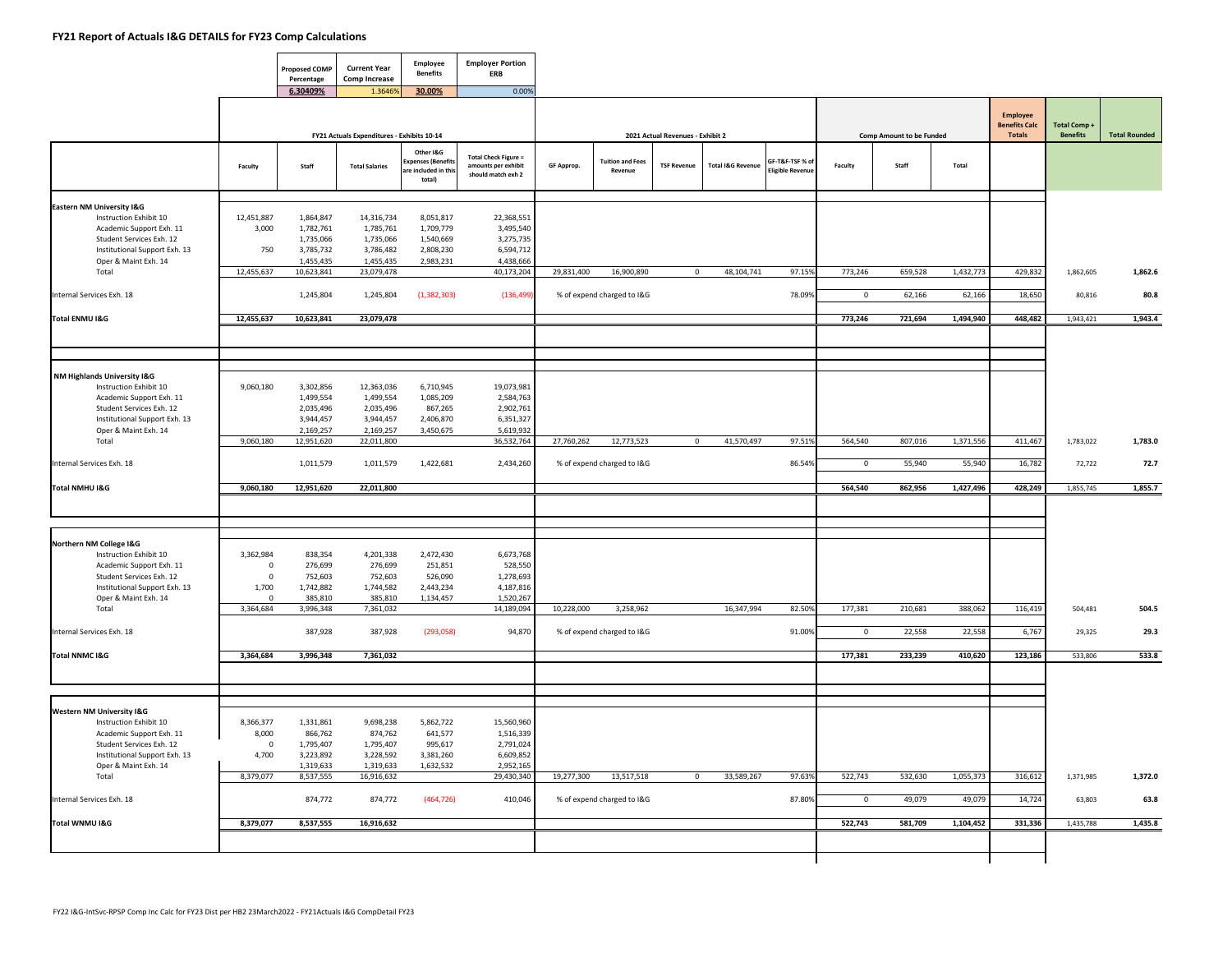$\blacksquare$ 

┱

┯

|                                                       |                | <b>Proposed COMP</b><br>Percentage | <b>Current Year</b><br>Comp Increase       | Employee<br><b>Benefits</b>                                  | <b>Employer Portion</b><br>ERB                                           |            |                                    |                                  |                              |                                          |             |                          |             |                                                   |                                       |                          |
|-------------------------------------------------------|----------------|------------------------------------|--------------------------------------------|--------------------------------------------------------------|--------------------------------------------------------------------------|------------|------------------------------------|----------------------------------|------------------------------|------------------------------------------|-------------|--------------------------|-------------|---------------------------------------------------|---------------------------------------|--------------------------|
|                                                       |                | 6.30409%                           | 1.36469                                    | 30.00%                                                       | 0.00%                                                                    |            |                                    |                                  |                              |                                          |             |                          |             |                                                   |                                       |                          |
|                                                       |                |                                    | FY21 Actuals Expenditures - Exhibits 10-14 |                                                              |                                                                          |            |                                    | 2021 Actual Revenues - Exhibit 2 |                              |                                          |             | Comp Amount to be Funded |             | Employee<br><b>Benefits Calc</b><br><b>Totals</b> | <b>Total Comp+</b><br><b>Benefits</b> | <b>Total Rounded</b>     |
|                                                       |                |                                    |                                            |                                                              |                                                                          |            |                                    |                                  |                              |                                          |             |                          |             |                                                   |                                       |                          |
|                                                       | Faculty        | Staff                              | <b>Total Salaries</b>                      | Other I&G<br>penses (Benefit<br>re included in thi<br>total) | <b>Total Check Figure =</b><br>amounts per exhibit<br>should match exh 2 | GF Approp. | <b>Tuition and Fees</b><br>Revenue | <b>TSF Revenue</b>               | <b>Total I&amp;G Revenue</b> | GF-T&F-TSF % o<br><b>Eligible Revenu</b> | Faculty     | Staff                    | Total       |                                                   |                                       |                          |
| <b>ENMU Roswell I&amp;G</b>                           |                |                                    |                                            |                                                              |                                                                          |            |                                    |                                  |                              |                                          |             |                          |             |                                                   |                                       |                          |
| Instruction Exhibit 10                                | 1,791,803      | 1,916,018                          | 3,707,821                                  | 2,298,563                                                    | 6,006,384                                                                |            |                                    |                                  |                              |                                          |             |                          |             |                                                   |                                       |                          |
| Academic Support Exh. 11                              | 9,649          | 626,800                            | 636,449                                    | 379,785                                                      | 1,016,234                                                                |            |                                    |                                  |                              |                                          |             |                          |             |                                                   |                                       |                          |
| Student Services Exh. 12                              | $\overline{0}$ | 939,696                            | 939,696                                    | 666,025                                                      | 1,605,721                                                                |            |                                    |                                  |                              |                                          |             |                          |             |                                                   |                                       |                          |
| Institutional Support Exh. 13<br>Oper & Maint Exh. 14 | $\mathbf 0$    | 1,901,303                          | 1,901,303<br>818,864                       | 2,368,397                                                    | 4,269,700                                                                |            |                                    |                                  |                              |                                          |             |                          |             |                                                   |                                       |                          |
| Total                                                 | 1,801,452      | 818,864<br>6,202,681               | 8,004,133                                  | 1,346,708                                                    | 2,165,572<br>15,063,611                                                  | 11,891,900 | 2,467,920                          |                                  | 15,980,203<br>$\overline{0}$ | 89.86%                                   | 103,442     | 356,168                  | 459,610     | 137,883                                           | 597,493                               | 597.5                    |
|                                                       |                |                                    |                                            |                                                              |                                                                          |            |                                    |                                  |                              |                                          |             |                          |             |                                                   |                                       |                          |
| Internal Services Exh. 18                             | $\mathbf 0$    | 243,021                            | 243,021                                    | (422,079)                                                    | (179,058)                                                                |            | % of expend charged to I&G         |                                  |                              | 100.00%                                  | $\mathbf 0$ | 15,529                   | 15,529      | 4,659                                             | 20,188                                | 20.2                     |
| <b>Total ENMU Roswell I&amp;G</b>                     |                |                                    |                                            |                                                              |                                                                          |            |                                    |                                  |                              |                                          | 103,442     | 371,697                  | 475,139     | 142,542                                           |                                       |                          |
|                                                       |                |                                    |                                            |                                                              |                                                                          |            |                                    |                                  |                              |                                          |             |                          |             |                                                   | 617,681                               | 617.7                    |
|                                                       |                |                                    |                                            |                                                              |                                                                          |            |                                    |                                  |                              |                                          |             |                          |             |                                                   |                                       |                          |
|                                                       |                |                                    |                                            |                                                              |                                                                          |            |                                    |                                  |                              |                                          |             |                          |             |                                                   |                                       |                          |
| <b>ENMU Ruidoso I&amp;G</b>                           |                |                                    |                                            |                                                              |                                                                          |            |                                    |                                  |                              |                                          |             |                          |             |                                                   |                                       |                          |
| Instruction Exhibit 10                                | 759,350        | 101,798                            | 861,148                                    | 351,462                                                      | 1,212,610                                                                |            |                                    |                                  |                              |                                          |             |                          |             |                                                   |                                       |                          |
| Academic Support Exh. 11<br>Student Services Exh. 12  | 2,000          | 115,312<br>243,847                 | 117,312<br>243,847                         | 70,044<br>144,393                                            | 187,356<br>388,240                                                       |            |                                    |                                  |                              |                                          |             |                          |             |                                                   |                                       |                          |
| Institutional Support Exh. 13                         |                | 607,257                            | 607,257                                    | 583,333                                                      | 1,190,590                                                                |            |                                    |                                  |                              |                                          |             |                          |             |                                                   |                                       |                          |
| Oper & Maint Exh. 14                                  |                | 95.694                             | 95,694                                     | 135,917                                                      | 231,611                                                                  |            |                                    |                                  |                              |                                          |             |                          |             |                                                   |                                       |                          |
| Total                                                 | 761,350        | 1,163,908                          | 1,925,258                                  |                                                              | 3,210,407                                                                | 2,202,600  | 474,703                            |                                  | 4,283,663<br>$\overline{0}$  | 62.50%                                   | 30,407      | 46,484                   | 76,891      | 23,067                                            | 99,959                                | 100.0                    |
| Internal Services Exh. 18                             |                |                                    | $\mathbf 0$                                | (3,799)                                                      | (3,799)                                                                  |            | % of expend charged to I&G         |                                  |                              | 100.00%                                  | $\mathbf 0$ | $\overline{0}$           | $\Omega$    | $\Omega$                                          | $\sim$                                | $\sim$                   |
|                                                       |                |                                    |                                            |                                                              |                                                                          |            |                                    |                                  |                              |                                          |             |                          |             |                                                   |                                       |                          |
| Total ENMU Ruidoso I&G                                | 761,350        | 1,163,908                          | 1,925,258                                  |                                                              |                                                                          |            |                                    |                                  |                              |                                          | 30,407      | 46,484                   | 76,891      | 23,067                                            | 99,959                                | 100.0                    |
|                                                       |                |                                    |                                            |                                                              |                                                                          |            |                                    |                                  |                              |                                          |             |                          |             |                                                   |                                       |                          |
|                                                       |                |                                    |                                            |                                                              |                                                                          |            |                                    |                                  |                              |                                          |             |                          |             |                                                   |                                       |                          |
| NMSU Alamogordo I&G<br>Instruction Exhibit 10         | 2,701,373      | 354,980                            | 3,056,353                                  | 1,195,700                                                    | 4,252,053                                                                |            |                                    |                                  |                              |                                          |             |                          |             |                                                   |                                       |                          |
| Academic Support Exh. 11                              | 20,900         | 793,218                            | 814,118                                    | 419,058                                                      | 1,233,176                                                                |            |                                    |                                  |                              |                                          |             |                          |             |                                                   |                                       |                          |
| Student Services Exh. 12                              |                | 473,899                            | 473,899                                    | 185,763                                                      | 659,662                                                                  |            |                                    |                                  |                              |                                          |             |                          |             |                                                   |                                       |                          |
| Institutional Support Exh. 13                         |                | 511,650                            | 511,650                                    | 905,361                                                      | 1,417,011                                                                |            |                                    |                                  |                              |                                          |             |                          |             |                                                   |                                       |                          |
| Oper & Maint Exh. 14                                  |                | 277,882                            | 277,882                                    | 489,180                                                      | 767,062                                                                  |            |                                    |                                  |                              |                                          |             |                          |             |                                                   |                                       |                          |
| Total                                                 | 2,722,273      | 2,411,629                          | 5,133,902                                  |                                                              | 8,328,964                                                                | 6,908,699  | 2,150,211                          |                                  | $\overline{0}$<br>9,984,209  | 90.73%                                   | 157,831     | 139,820                  | 297,651     | 89,295                                            | 386,946                               | 386.9                    |
| Internal Services Exh. 18                             |                | $\mathsf{O}\xspace$                | $\mathbf 0$                                |                                                              | $\Omega$                                                                 |            | % of expend charged to I&G         |                                  |                              | 0.00%                                    | $^{\circ}$  | $^{\circ}$               | $\mathbf 0$ | $\mathbf 0$                                       |                                       | $\overline{\phantom{a}}$ |
| <b>Total Alamogordo I&amp;G</b>                       | 2,722,273      | 2,411,629                          | 5,133,902                                  |                                                              |                                                                          |            |                                    |                                  |                              |                                          | 157,831     | 139,820                  | 297,651     | 89,295                                            | 386,946                               | 386.9                    |
|                                                       |                |                                    |                                            |                                                              |                                                                          |            |                                    |                                  |                              |                                          |             |                          |             |                                                   |                                       |                          |
|                                                       |                |                                    |                                            |                                                              |                                                                          |            |                                    |                                  |                              |                                          |             |                          |             |                                                   |                                       |                          |
|                                                       |                |                                    |                                            |                                                              |                                                                          |            |                                    |                                  |                              |                                          |             |                          |             |                                                   |                                       |                          |
| NMSU Dona Ana I&G<br>Instruction Exhibit 10           | 12,271,549     | 2,278,948                          | 14,550,497                                 | 5,431,299                                                    | 19,981,796                                                               |            |                                    |                                  |                              |                                          |             |                          |             |                                                   |                                       |                          |
| Academic Support Exh. 11                              | 18,316         | 2,595,872                          | 2,614,188                                  | 1,707,737                                                    | 4,321,925                                                                |            |                                    |                                  |                              |                                          |             |                          |             |                                                   |                                       |                          |
| Student Services Exh. 12                              |                | 1,626,200                          | 1,626,200                                  | 866,928                                                      | 2,493,128                                                                |            |                                    |                                  |                              |                                          |             |                          |             |                                                   |                                       |                          |
| Institutional Support Exh. 13                         | 8,864          | 1,704,932                          | 1,713,796                                  | 3,590,270                                                    | 5,304,066                                                                |            |                                    |                                  |                              |                                          |             |                          |             |                                                   |                                       |                          |
| Oper & Maint Exh. 14                                  |                | 1,076,448                          | 1,076,448                                  | 1,595,990                                                    | 2,672,438                                                                |            |                                    |                                  |                              |                                          |             |                          |             |                                                   |                                       |                          |
| Total                                                 | 12,298,729     | 9,282,400                          | 21,581,129                                 |                                                              | 34,773,353                                                               | 22,984,838 | 8,827,774                          |                                  | 38,569,806<br>$\mathsf 0$    | 82.48%                                   | 648,213     | 489,235                  | 1,137,448   | 341,234                                           | 1,478,682                             | 1,478.7                  |
| Internal Services Exh. 18                             |                | 530,125                            | 530,125                                    | (526, 814)                                                   | 3,311                                                                    |            | % of expend charged to I&G         |                                  |                              | 98.85%                                   | $\circ$     | 33,486                   | 33,486      | 10,046                                            | 43,532                                | 43.5                     |
| Total Dona Ana I&G                                    | 12,298,729     | 9,282,400                          | 21,581,129                                 |                                                              |                                                                          |            |                                    |                                  |                              |                                          | 648,213     | 522,721                  | 1,170,934   | 351,280                                           | 1,522,214                             | 1,522.2                  |
|                                                       |                |                                    |                                            |                                                              |                                                                          |            |                                    |                                  |                              |                                          |             |                          |             |                                                   |                                       |                          |
|                                                       |                |                                    |                                            |                                                              |                                                                          |            |                                    |                                  |                              |                                          |             |                          |             |                                                   |                                       |                          |
|                                                       |                |                                    |                                            |                                                              |                                                                          |            |                                    |                                  |                              |                                          |             |                          |             |                                                   |                                       |                          |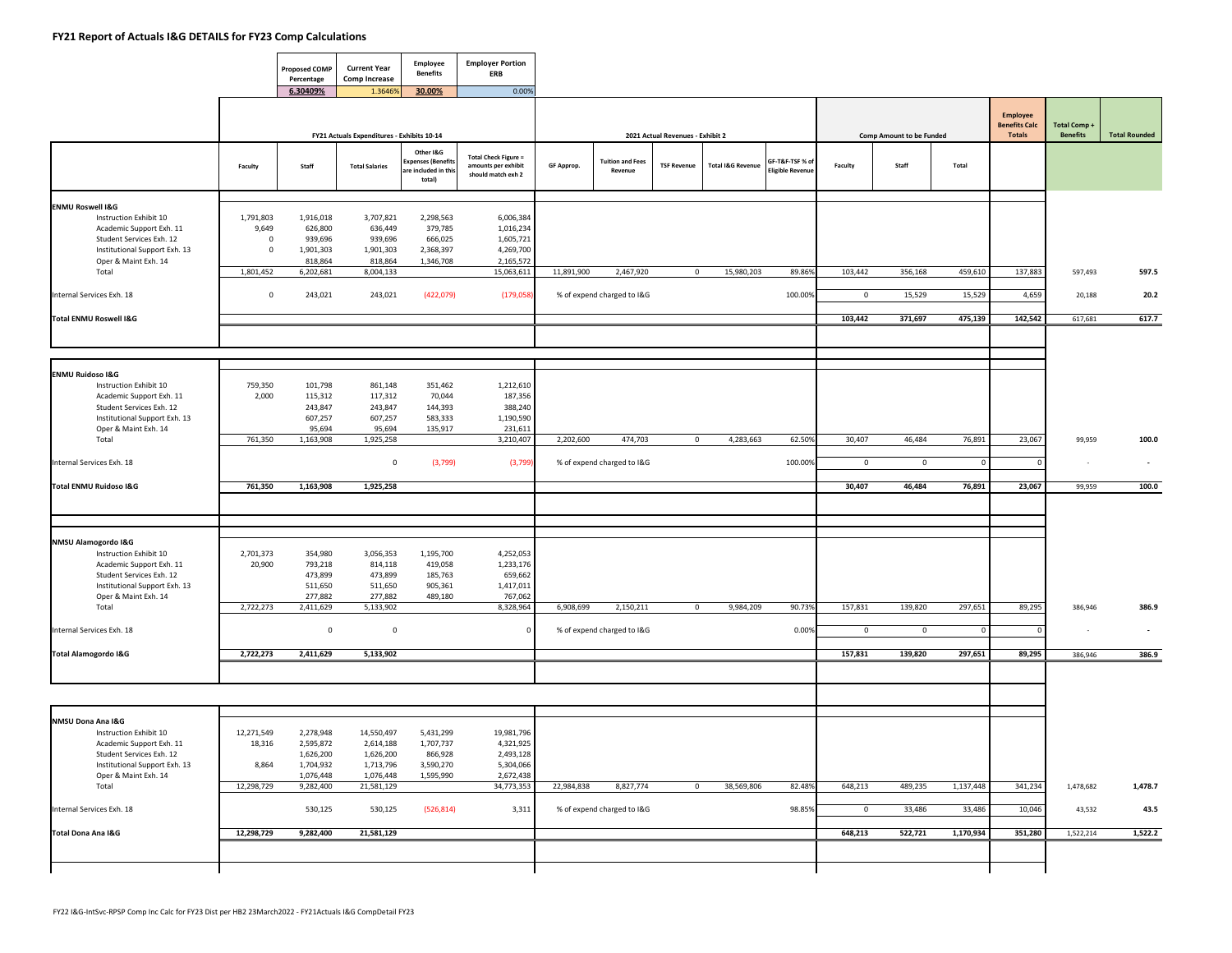|                                                                                                                                                         |                                                        | <b>Proposed COMP</b><br>Percentage                 | <b>Current Year</b><br><b>Comp Increase</b>                         | Employee<br><b>Benefits</b>                                     | <b>Employer Portion</b><br>ERB                                           |            |                                       |                                  |                              |                                            |                       |                                 |                        |                                            |                                       |                          |
|---------------------------------------------------------------------------------------------------------------------------------------------------------|--------------------------------------------------------|----------------------------------------------------|---------------------------------------------------------------------|-----------------------------------------------------------------|--------------------------------------------------------------------------|------------|---------------------------------------|----------------------------------|------------------------------|--------------------------------------------|-----------------------|---------------------------------|------------------------|--------------------------------------------|---------------------------------------|--------------------------|
|                                                                                                                                                         |                                                        | 6.30409%                                           | 1.3646%                                                             | 30.00%                                                          | 0.00%                                                                    |            |                                       | 2021 Actual Revenues - Exhibit 2 |                              |                                            |                       | <b>Comp Amount to be Funded</b> |                        | Employee<br><b>Benefits Calc</b><br>Totals | <b>Total Comp+</b><br><b>Benefits</b> | <b>Total Rounded</b>     |
|                                                                                                                                                         | Faculty                                                | Staff                                              | FY21 Actuals Expenditures - Exhibits 10-14<br><b>Total Salaries</b> | Other I&G<br>Expenses (Benefit<br>are included in thi<br>total) | <b>Total Check Figure =</b><br>amounts per exhibit<br>should match exh 2 | GF Approp. | <b>Tuition and Fees</b><br>Revenue    | <b>TSF Revenue</b>               | <b>Total I&amp;G Revenue</b> | GF-T&F-TSF % of<br><b>Eligible Revenue</b> | Faculty               | Staff                           | Total                  |                                            |                                       |                          |
| <b>NMSU Grants I&amp;G</b>                                                                                                                              |                                                        |                                                    |                                                                     |                                                                 |                                                                          |            |                                       |                                  |                              |                                            |                       |                                 |                        |                                            |                                       |                          |
| Instruction Exhibit 10<br>Academic Support Exh. 11<br>Student Services Exh. 12<br>Institutional Support Exh. 13<br>Oper & Maint Exh. 14                 | 963,306<br>47,299                                      | 34,132<br>169,849<br>319,771<br>285,078<br>148,772 | 997,438<br>217,148<br>319,771<br>285,078<br>148,772                 | 373,072<br>210,476<br>178,422<br>456,030<br>338,007             | 1,370,510<br>427,624<br>498,193<br>741,108<br>486,779                    |            |                                       |                                  |                              |                                            |                       |                                 |                        |                                            |                                       |                          |
| Total                                                                                                                                                   | 1,010,605                                              | 957,602                                            | 1,968,207                                                           |                                                                 | 3,524,214                                                                | 3,407,300  | 707,590                               | $\mathbf 0$                      | 4,534,928                    | 90.74%                                     | 58,599                | 55,526                          | 114,124                | 34,237                                     | 148,362                               | 148.4                    |
| Internal Services Exh. 18                                                                                                                               |                                                        | $\mathsf 0$                                        | $\mathbf 0$                                                         | 25,351                                                          | 25,351                                                                   |            | % of expend charged to I&G            |                                  |                              | 99.60%                                     | $\mathsf{O}\xspace$   | $\mathbf 0$                     | $\Omega$               |                                            |                                       |                          |
| <b>Total Grants I&amp;G</b>                                                                                                                             | 1,010,605                                              | 957,602                                            | 1,968,207                                                           |                                                                 |                                                                          |            |                                       |                                  |                              |                                            | 58,599                | 55,526                          | 114,124                | 34,237                                     | 148,362                               | 148.4                    |
|                                                                                                                                                         |                                                        |                                                    |                                                                     |                                                                 |                                                                          |            |                                       |                                  |                              |                                            |                       |                                 |                        |                                            |                                       |                          |
| UNM Gallup I&G<br>Instruction Exhibit 10<br>Academic Support Exh. 11<br>Student Services Exh. 12<br>Institutional Support Exh. 13                       | 4,764,569<br>270,410<br>$\Omega$<br>176,467            | 447,117<br>283,314<br>741,072<br>750,872           | 5,211,686<br>553,724<br>741,072<br>927,339                          | 1,943,720<br>520,586<br>243,015<br>1,030,638                    | 7,155,406<br>1,074,310<br>984,087<br>1,957,977                           |            |                                       |                                  |                              |                                            |                       |                                 |                        |                                            |                                       |                          |
| Oper & Maint Exh. 14<br>Total                                                                                                                           | 5,211,446                                              | 622,936<br>2,845,311                               | 622,936<br>8,056,757                                                | 822,453                                                         | 1,445,389<br>12,617,169                                                  | 8,786,508  | 2,506,739                             |                                  | 14,439,113                   | 78.21%                                     | 260,453               | 142,200                         | 402,653                | 120,796                                    | 523,449                               | 523.4                    |
| Internal Services Exh. 18                                                                                                                               |                                                        |                                                    | $\mathsf 0$                                                         | 13,149                                                          | 13,149                                                                   |            | % of expend charged to I&G            |                                  |                              | 0.00%                                      | $\overline{0}$        | $\overline{0}$                  | $\Omega$               | $\Omega$                                   | $\sim$                                | $\overline{\phantom{a}}$ |
| <b>Total Gallup I&amp;G</b>                                                                                                                             | 5,211,446                                              | 2,845,311                                          | 8,056,757                                                           |                                                                 |                                                                          |            |                                       |                                  |                              |                                            | 260,453               | 142,200                         | 402,653                | 120,796                                    | 523,449                               | 523.4                    |
| <b>UNM Los Alamos I&amp;G</b>                                                                                                                           |                                                        |                                                    |                                                                     |                                                                 |                                                                          |            |                                       |                                  |                              |                                            |                       |                                 |                        |                                            |                                       |                          |
| Instruction Exhibit 10<br>Academic Support Exh. 11<br>Student Services Exh. 12<br>Institutional Support Exh. 13                                         | 894,182<br>208,682<br>21,039<br>145,540                | 31,351<br>214,785<br>336,024<br>398,342            | 925,533<br>423,467<br>357,063<br>543,882                            | 248,644<br>218,801<br>153,795<br>419,102                        | 1,174,177<br>642,268<br>510,858<br>962,984                               |            |                                       |                                  |                              |                                            |                       |                                 |                        |                                            |                                       |                          |
| Oper & Maint Exh. 14<br>Total                                                                                                                           | 1,269,443                                              | 82,529<br>1,063,031                                | 82,529<br>2,332,474                                                 | 274,183                                                         | 356,712<br>3,647,000                                                     | 1,824,372  | 976,940                               | $\circ$                          | 4,543,751                    | 61.65%                                     | 50,010                | 41,878                          | 91,888                 | 27,566                                     | 119,454                               | 119.5                    |
| Internal Services Exh. 18                                                                                                                               |                                                        | $\mathbf 0$                                        | $\pmb{0}$                                                           | $\mathbf 0$                                                     | $\circ$                                                                  |            | % of expend charged to I&G            |                                  |                              | 0.00%                                      | $\mathbf 0$           | $\overline{0}$                  | $\overline{0}$         | $\Omega$                                   | $\sim$                                | $\sim$                   |
| <b>Total Los Alamos I&amp;G</b>                                                                                                                         | 1,269,443                                              | 1,063,031                                          | 2,332,474                                                           |                                                                 |                                                                          |            |                                       |                                  |                              |                                            | 50,010                | 41,878                          | 91,888                 | 27,566                                     | 119,454                               | 119.5                    |
|                                                                                                                                                         |                                                        |                                                    |                                                                     |                                                                 |                                                                          |            |                                       |                                  |                              |                                            |                       |                                 |                        |                                            |                                       |                          |
| UNM Taos I&G<br>Instruction Exhibit 10<br>Academic Support Exh. 11<br>Student Services Exh. 12<br>Institutional Support Exh. 13<br>Oper & Maint Exh. 14 | 1,711,536<br>80,811<br>$\mathsf 0$<br>113,054<br>9,706 | 71,748<br>277,299<br>474,636<br>860,087<br>274,273 | 1,783,284<br>358,110<br>474,636<br>973,141<br>283,979               | 750,772<br>155,563<br>228,966<br>1,201,601<br>631,027           | 2,534,056<br>513,673<br>703,602<br>2,174,742<br>915,006                  |            |                                       |                                  |                              |                                            |                       |                                 |                        |                                            |                                       |                          |
| Total<br>Internal Services Exh. 18                                                                                                                      | 1,915,107                                              | 1,958,043<br>$\mathbf 0$                           | 3,873,150<br>$\pmb{0}$                                              | $\mathbf 0$                                                     | 6,841,080<br>$\mathbf 0$                                                 | 3,878,522  | 917,238<br>% of expend charged to I&G | $\mathsf 0$                      | 7,806,967                    | 61.43%<br>0.00%                            | 75,177<br>$\mathbf 0$ | 76,862<br>$\overline{0}$        | 152,038<br>$\mathbf 0$ | 45,612<br>$\Omega$                         | 197,650<br>$\sim$                     | 197.6<br>$\sim$          |
| <b>Total Taos I&amp;G</b>                                                                                                                               | 1,915,107                                              | 1,958,043                                          | 3,873,150                                                           |                                                                 |                                                                          |            |                                       |                                  |                              |                                            | 75,177                | 76,862                          | 152,038                | 45,612                                     | 197,650                               | 197.6                    |
|                                                                                                                                                         |                                                        |                                                    |                                                                     |                                                                 |                                                                          |            |                                       |                                  |                              |                                            |                       |                                 |                        |                                            |                                       |                          |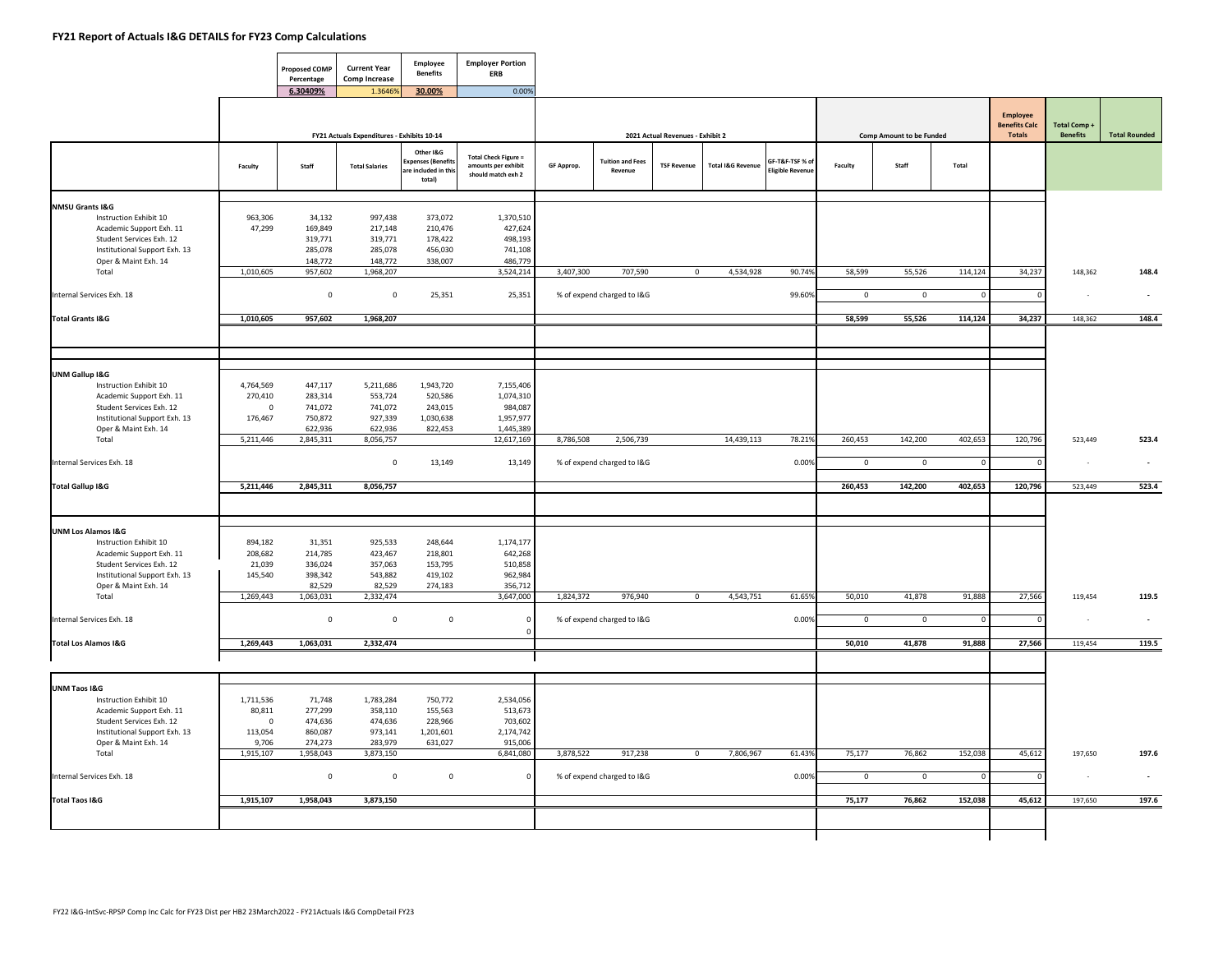$\blacksquare$ 

|                                                                                                                                                            |                              | <b>Proposed COMP</b><br>Percentage         | <b>Current Year</b><br><b>Comp Increase</b>          | Employee<br><b>Benefits</b>                                  | <b>Employer Portion</b><br>ERB                                           |            |                                       |                                  |                              |                                            |                       |                                 |                   |                                                          |                                |                      |
|------------------------------------------------------------------------------------------------------------------------------------------------------------|------------------------------|--------------------------------------------|------------------------------------------------------|--------------------------------------------------------------|--------------------------------------------------------------------------|------------|---------------------------------------|----------------------------------|------------------------------|--------------------------------------------|-----------------------|---------------------------------|-------------------|----------------------------------------------------------|--------------------------------|----------------------|
|                                                                                                                                                            |                              | 6.30409%                                   | 1.3646<br>FY21 Actuals Expenditures - Exhibits 10-14 | 30.00%                                                       | 0.00%                                                                    |            |                                       | 2021 Actual Revenues - Exhibit 2 |                              |                                            |                       | <b>Comp Amount to be Funded</b> |                   | <b>Employee</b><br><b>Benefits Calc</b><br><b>Totals</b> | Total Comp+<br><b>Benefits</b> | <b>Total Rounded</b> |
|                                                                                                                                                            | Faculty                      | Staff                                      | <b>Total Salaries</b>                                | Other I&G<br>(penses (Benefit:<br>included in this<br>total) | <b>Total Check Figure =</b><br>amounts per exhibit<br>should match exh 2 | GF Approp. | <b>Tuition and Fees</b><br>Revenue    | <b>TSF Revenue</b>               | <b>Total I&amp;G Revenue</b> | GF-T&F-TSF % of<br><b>Eligible Revenue</b> | Faculty               | Staff                           | Total             |                                                          |                                |                      |
| <b>UNM Valencia I&amp;G</b><br>Instruction Exhibit 10<br>Academic Support Exh. 11<br>Student Services Exh. 12                                              | 2,526,243<br>228,982         | 353,498<br>555,497<br>681,109              | 2,879,741<br>784,479<br>681,109                      | 1,310,873<br>398,326<br>562,258                              | 4,190,614<br>1,182,805<br>1,243,367                                      |            |                                       |                                  |                              |                                            |                       |                                 |                   |                                                          |                                |                      |
| Institutional Support Exh. 13<br>Oper & Maint Exh. 14<br>Total                                                                                             | 2,755,225                    | 1,099,321<br>323,628<br>3,013,053          | 1,099,321<br>323,628<br>5,768,278                    | 613,098<br>604,755                                           | 1,712,419<br>928,383<br>9,257,588                                        | 5,704,154  | 1,380,407                             | $\mathbf 0$                      | 10,697,421                   | 66.239                                     | 116,606               | 127,518                         | 244,124           | 73,237                                                   | 317,361                        | 317.4                |
| Internal Services Exh. 18                                                                                                                                  |                              |                                            | $\mathbf 0$                                          | (3, 215)                                                     | (3,215)                                                                  |            | % of expend charged to I&G            |                                  |                              | 89.45%                                     | $\mathbf 0$           | $\overline{0}$                  | $\Omega$          |                                                          |                                | $\sim$               |
| <b>Total Valencia I&amp;G</b>                                                                                                                              | 2,755,225                    | 3,013,053                                  | 5,768,278                                            |                                                              |                                                                          |            |                                       |                                  |                              |                                            | 116,606               | 127,518                         | 244,124           | 73,237                                                   | 317,361                        | 317.4                |
| Central NM Community College I&G<br>Instruction Exhibit 10<br>Academic Support Exh. 11<br>Student Services Exh. 12                                         | 32,375,240<br>270,285<br>976 | 1,233,068<br>9,674,616<br>11,750,146       | 33,608,308<br>9,944,901<br>11,751,122                | 23,565,413<br>6,011,856<br>7,032,422                         | 57,173,721<br>15,956,757<br>18,783,544                                   |            |                                       |                                  |                              |                                            |                       |                                 |                   |                                                          |                                |                      |
| Institutional Support Exh. 13<br>Oper & Maint Exh. 14<br>Total                                                                                             | $\mathbf 0$<br>32,646,501    | 12,256,022<br>4,366,562<br>39,280,414      | 12,256,022<br>4,366,562<br>71,926,915                | 9,182,692<br>8,858,332                                       | 21,438,714<br>13,224,894<br>126,577,630                                  | 56,558,800 | 24,772,510                            | $\mathbf 0$                      | 146,431,457                  | 55.549                                     | 1,158,647             | 1,394,089                       | 2,552,737         | 765,821                                                  | 3,318,558                      | 3,318.6              |
| Internal Services Exh. 18                                                                                                                                  |                              | 5,102,915                                  | 5,102,915                                            | (5, 101, 499)                                                | 1,416                                                                    |            | % of expend charged to I&G            |                                  |                              | 99.99%                                     | $\mathbf 0$           | 326,050                         | 326,050           | 97,815                                                   | 423,864                        | 423.9                |
| Total CNM I&G                                                                                                                                              | 32,646,501                   | 39,280,414                                 | 71,926,915                                           |                                                              |                                                                          |            |                                       |                                  |                              |                                            | 1,158,647             | 1,720,139                       | 2,878,786         | 863,636                                                  | 3,742,422                      | 3,742.5              |
|                                                                                                                                                            |                              |                                            |                                                      |                                                              |                                                                          |            |                                       |                                  |                              |                                            |                       |                                 |                   |                                                          |                                |                      |
| <b>Clovis Community College I&amp;G</b><br>Instruction Exhibit 10<br>Academic Support Exh. 11<br>Student Services Exh. 12<br>Institutional Support Exh. 13 | 3,541,404<br>196,266         | 292,357<br>437,664<br>879,088<br>1,322,452 | 3,833,761<br>633,930<br>879,088<br>1,322,452         | 2,884,075<br>444,379<br>642,586<br>1,140,119                 | 6,717,836<br>1,078,309<br>1,521,674<br>2,462,571                         |            |                                       |                                  |                              |                                            |                       |                                 |                   |                                                          |                                |                      |
| Oper & Maint Exh. 14<br>Total                                                                                                                              | 3,737,670                    | 359,674<br>3,291,235                       | 359,674<br>7,028,905                                 | 1,345,410                                                    | 1,705,084<br>13,485,474                                                  | 9,723,244  | 2,689,322                             | $\mathbf 0$                      | 15,193,380                   | 81.70%                                     | 195,133               | 171,826                         | 366,960           | 110,088                                                  | 477,048                        | 477.0                |
| Internal Services Exh. 18                                                                                                                                  |                              | 606,838                                    | 606,838                                              | (513, 473)                                                   | 93,365                                                                   |            | % of expend charged to I&G            |                                  |                              | 100.00%                                    | $\mathbf 0$           | 38,778                          | 38,778            | 11,633                                                   | 50,411                         | 50.4                 |
| <b>Total Clovis I&amp;G</b>                                                                                                                                | 3,737,670                    | 3,291,235                                  | 7,028,905                                            |                                                              |                                                                          |            |                                       |                                  |                              |                                            | 195,133               | 210,604                         | 405,737           | 121,721                                                  | 527,459                        | 527.4                |
| Luna Community College I&G<br>Instruction Exhibit 10<br>Academic Support Exh. 11                                                                           | 1,459,755                    | 694,162<br>198,184                         | 2,153,917<br>198,184                                 | 1,233,704<br>232,999                                         | 3,387,621<br>431,183                                                     |            |                                       |                                  |                              |                                            |                       |                                 |                   |                                                          |                                |                      |
| Student Services Exh. 12<br>Institutional Support Exh. 13<br>Oper & Maint Exh. 14                                                                          |                              | 915,327<br>1,121,471<br>543,977            | 915,327<br>1,121,471<br>543,977                      | 567,064<br>960,427<br>1,477,288                              | 1,482,391<br>2,081,898<br>2,021,265                                      |            |                                       |                                  |                              |                                            |                       |                                 |                   |                                                          |                                |                      |
| Total<br>Internal Services Exh. 18                                                                                                                         | 1,459,755                    | 3,473,121<br>268,900                       | 4,932,876<br>268,900                                 | (268,900)                                                    | 9,404,358<br>$\mathbf 0$                                                 | 7,417,300  | 640,864<br>% of expend charged to I&G | $\mathbf 0$                      | 10,177,627                   | 79.18%<br>100.00%                          | 73,859<br>$\mathbf 0$ | 175,729<br>17,183               | 249,588<br>17,183 | 74,877<br>5,155                                          | 324,465<br>22,338              | 324.5<br>22.3        |
| Total Luna I&G                                                                                                                                             | 1,459,755                    | 3,473,121                                  | 4,932,876                                            |                                                              |                                                                          |            |                                       |                                  |                              |                                            | 73,859                | 192,912                         | 266,771           | 80,031                                                   | 346,803                        | 346.8                |
|                                                                                                                                                            |                              |                                            |                                                      |                                                              |                                                                          |            |                                       |                                  |                              |                                            |                       |                                 |                   |                                                          |                                |                      |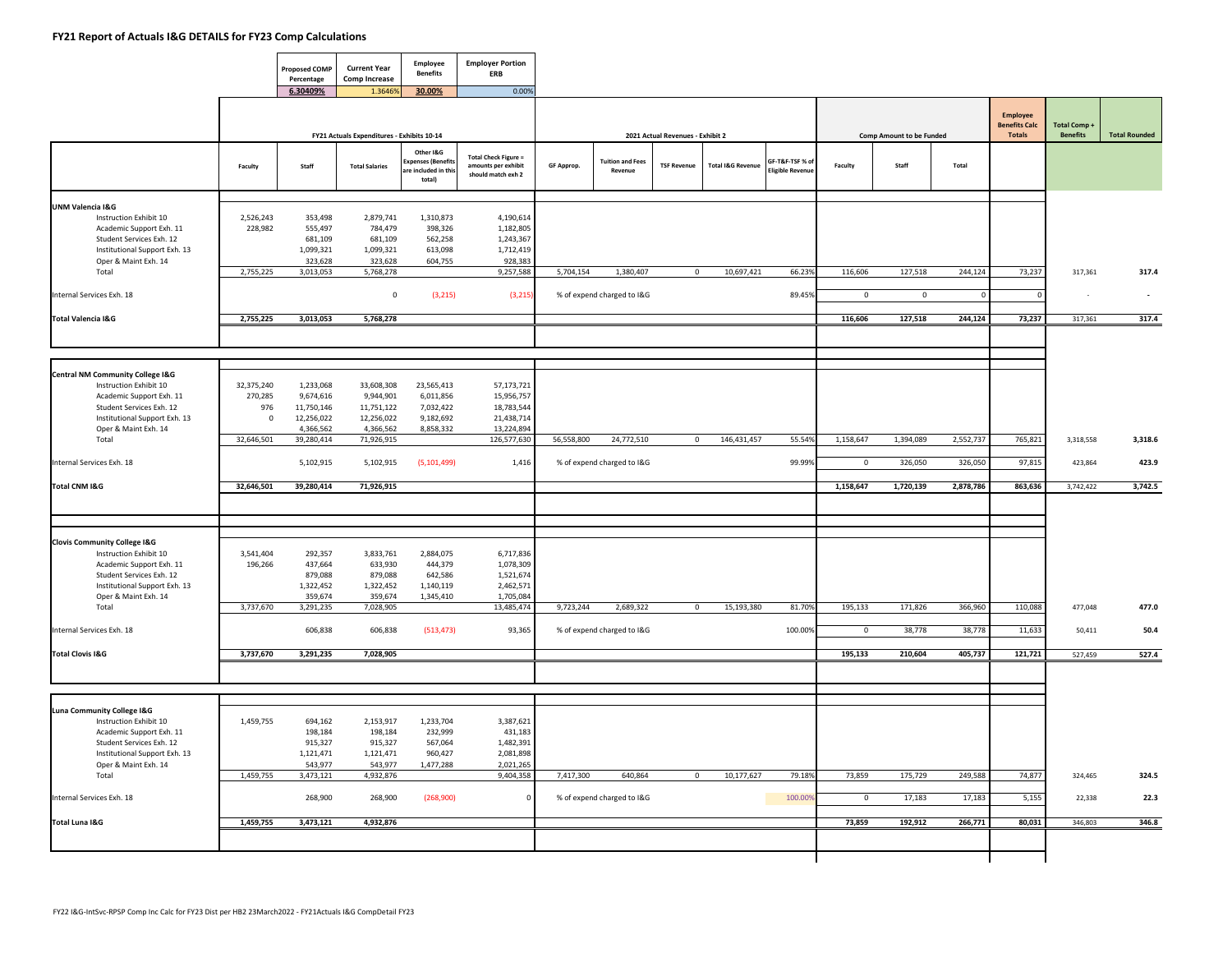$\blacksquare$ 

|                                                      |            | <b>Proposed COMP</b><br>Percentage | <b>Current Year</b><br><b>Comp Increase</b> | Employee<br><b>Benefits</b>                                   | <b>Employer Portion</b><br>ERB                                           |            |                                    |                                  |                              |                                           |             |                                 |           |                                  |                    |                      |
|------------------------------------------------------|------------|------------------------------------|---------------------------------------------|---------------------------------------------------------------|--------------------------------------------------------------------------|------------|------------------------------------|----------------------------------|------------------------------|-------------------------------------------|-------------|---------------------------------|-----------|----------------------------------|--------------------|----------------------|
|                                                      |            | 6.30409%                           | 1.36469                                     | 30.00%                                                        | 0.00%                                                                    |            |                                    |                                  |                              |                                           |             |                                 |           | Employee<br><b>Benefits Calc</b> | <b>Total Comp+</b> |                      |
|                                                      |            |                                    | FY21 Actuals Expenditures - Exhibits 10-14  |                                                               |                                                                          |            |                                    | 2021 Actual Revenues - Exhibit 2 |                              |                                           |             | <b>Comp Amount to be Funded</b> |           | <b>Totals</b>                    | <b>Benefits</b>    | <b>Total Rounded</b> |
|                                                      | Faculty    | Staff                              | <b>Total Salaries</b>                       | Other I&G<br>xpenses (Benefit<br>are included in th<br>total) | <b>Total Check Figure =</b><br>amounts per exhibit<br>should match exh 2 | GF Approp. | <b>Tuition and Fees</b><br>Revenue | <b>TSF Revenue</b>               | <b>Total I&amp;G Revenue</b> | GF-T&F-TSF % of<br><b>Eligible Revenu</b> | Faculty     | Staff                           | Total     |                                  |                    |                      |
| <b>Mesalands Community College I&amp;G</b>           |            |                                    |                                             |                                                               |                                                                          |            |                                    |                                  |                              |                                           |             |                                 |           |                                  |                    |                      |
| Instruction Exhibit 10                               | 1,188,607  | 77,475                             | 1,266,082                                   | 678,841                                                       | 1,944,923                                                                |            |                                    |                                  |                              |                                           |             |                                 |           |                                  |                    |                      |
| Academic Support Exh. 11                             |            | 331,803                            | 331,803                                     | 201,321                                                       | 533,124                                                                  |            |                                    |                                  |                              |                                           |             |                                 |           |                                  |                    |                      |
| Student Services Exh. 12                             |            | 304,905                            | 304,905                                     | 182,440                                                       | 487,345                                                                  |            |                                    |                                  |                              |                                           |             |                                 |           |                                  |                    |                      |
| Institutional Support Exh. 13                        |            | 557,593                            | 557,593                                     | 458,507                                                       | 1,016,100                                                                |            |                                    |                                  |                              |                                           |             |                                 |           |                                  |                    |                      |
| Oper & Maint Exh. 14<br>Total                        | 1.188,607  | 162,495                            | 162,495                                     | 466,290                                                       | 628,785                                                                  |            | 446.558                            | $\mathbf 0$                      | 5.388.200                    | 83.15%                                    | 63.155      |                                 |           |                                  |                    |                      |
|                                                      |            | 1,434,271                          | 2,622,878                                   |                                                               | 4,610,277                                                                | 4,033,700  |                                    |                                  |                              |                                           |             | 76,208                          | 139,364   | 41,809                           | 181,173            | 181.2                |
| Internal Services Exh. 18                            |            | 126,078                            | 126,078                                     | (128, 177)                                                    | (2,099)                                                                  |            | % of expend charged to I&G         |                                  |                              | 100.009                                   | $\mathbf 0$ | 8,057                           | 8,057     | 2,417                            | 10,473             | 10.5                 |
| <b>Total Mesalands I&amp;G</b>                       | 1,188,607  | 1,434,271                          | 2,622,878                                   |                                                               |                                                                          |            |                                    |                                  |                              |                                           | 63,155      | 84,265                          | 147,420   | 44,226                           | 191,646            | 191.7                |
|                                                      |            |                                    |                                             |                                                               |                                                                          |            |                                    |                                  |                              |                                           |             |                                 |           |                                  |                    |                      |
|                                                      |            |                                    |                                             |                                                               |                                                                          |            |                                    |                                  |                              |                                           |             |                                 |           |                                  |                    |                      |
| NM Junior College I&G                                |            |                                    |                                             |                                                               |                                                                          |            |                                    |                                  |                              |                                           |             |                                 |           |                                  |                    |                      |
| Instruction Exhibit 10                               | 4,793,461  | 969,418                            | 5,762,879                                   | 3,212,504                                                     | 8,975,383                                                                |            |                                    |                                  |                              |                                           |             |                                 |           |                                  |                    |                      |
| Academic Support Exh. 11<br>Student Services Exh. 12 |            | 990,537<br>937,670                 | 990,537<br>937,670                          | 1,014,133<br>831,206                                          | 2,004,670<br>1,768,876                                                   |            |                                    |                                  |                              |                                           |             |                                 |           |                                  |                    |                      |
| Institutional Support Exh. 13                        |            | 2,532,935                          | 2,532,935                                   | 1,626,458                                                     | 4,159,393                                                                |            |                                    |                                  |                              |                                           |             |                                 |           |                                  |                    |                      |
| Oper & Maint Exh. 14                                 |            | 1,320,625                          | 1,320,625                                   | 2,146,019                                                     | 3,466,644                                                                |            |                                    |                                  |                              |                                           |             |                                 |           |                                  |                    |                      |
| Total                                                | 4,793,461  | 6,751,185                          | 11,544,646                                  |                                                               | 20,374,966                                                               | 5,747,200  | 3,498,764                          | $\mathbf 0$                      | 58,817,980                   | 15.72%                                    | 48,152      | 67,817                          | 115,969   | 34,791                           | 150,760            | 150.8                |
|                                                      |            |                                    |                                             |                                                               |                                                                          |            |                                    |                                  |                              |                                           |             |                                 |           |                                  |                    |                      |
| Internal Services Exh. 18                            |            | 623,542                            | 623,542                                     | (480, 761)                                                    | 142,781                                                                  |            | % of expend charged to I&G         |                                  |                              | 100.00%                                   | $\Omega$    | 39,845                          | 39.845    | 11,954                           | 51,799             | 51.8                 |
| Total NMJC I&G                                       | 4,793,461  | 6,751,185                          | 11,544,646                                  |                                                               |                                                                          |            |                                    |                                  |                              |                                           | 48,152      | 107,662                         | 155,814   | 46,744                           | 202,558            | 202.6                |
|                                                      |            |                                    |                                             |                                                               |                                                                          |            |                                    |                                  |                              |                                           |             |                                 |           |                                  |                    |                      |
| San Juan College I&G                                 |            |                                    |                                             |                                                               |                                                                          |            |                                    |                                  |                              |                                           |             |                                 |           |                                  |                    |                      |
| Instruction Exhibit 10                               | 13,077,916 | 1,940,956                          | 15,018,872                                  | 10,108,454                                                    | 25,127,326                                                               |            |                                    |                                  |                              |                                           |             |                                 |           |                                  |                    |                      |
| Academic Support Exh. 11                             | 25,902     | 2,177,915                          | 2,203,817                                   | 1,724,693                                                     | 3,928,510                                                                |            |                                    |                                  |                              |                                           |             |                                 |           |                                  |                    |                      |
| Student Services Exh. 12                             | $\Omega$   | 2,944,318                          | 2,944,318                                   | 1,962,661                                                     | 4,906,979                                                                |            |                                    |                                  |                              |                                           |             |                                 |           |                                  |                    |                      |
| Institutional Support Exh. 13                        | 1,100      | 3,725,458                          | 3,726,558                                   | 3,548,778                                                     | 7,275,336                                                                |            |                                    |                                  |                              |                                           |             |                                 |           |                                  |                    |                      |
| Oper & Maint Exh. 14                                 | $\Omega$   | 1,877,449                          | 1,877,449                                   | 3,712,221                                                     | 5,589,670                                                                |            |                                    |                                  |                              |                                           |             |                                 |           |                                  |                    |                      |
| Total                                                | 13,104,918 | 12,666,096                         | 25,771,014                                  |                                                               | 46,827,821                                                               | 23,899,870 | 10,006,196                         | $^{\circ}$                       | 54,628,074                   | 62.07%                                    | 519,786     | 502,381                         | 1,022,167 | 306,650                          | 1,328,817          | 1,328.8              |
| Internal Services Exh. 18                            |            | 1,589,021                          | 1,589,021                                   | 3,650,416                                                     | 5,239,437                                                                |            | % of expend charged to I&G         |                                  |                              | 100.00%                                   | $\mathbf 0$ | 101,540                         | 101,540   | 30,462                           | 132,002            | 132.0                |
| Total SJC I&G                                        | 13,104,918 | 12,666,096                         | 25,771,014                                  |                                                               |                                                                          |            |                                    |                                  |                              |                                           | 519,786     | 603,921                         | 1,123,708 | 337,112                          | 1,460,820          | 1,460.8              |
|                                                      |            |                                    |                                             |                                                               |                                                                          |            |                                    |                                  |                              |                                           |             |                                 |           |                                  |                    |                      |
| Santa Fe Community College I&G                       |            |                                    |                                             |                                                               |                                                                          |            |                                    |                                  |                              |                                           |             |                                 |           |                                  |                    |                      |
| Instruction Exhibit 10                               | 6,360,657  | 1,854,439                          | 8,215,096                                   | 5,175,669                                                     | 13,390,765                                                               |            |                                    |                                  |                              |                                           |             |                                 |           |                                  |                    |                      |
| Academic Support Exh. 11                             |            | 1,903,344                          | 1,903,344                                   | 1,367,896                                                     | 3,271,240                                                                |            |                                    |                                  |                              |                                           |             |                                 |           |                                  |                    |                      |
| Student Services Exh. 12                             |            | 1,782,575                          | 1,782,575                                   | 1,174,314                                                     | 2,956,889                                                                |            |                                    |                                  |                              |                                           |             |                                 |           |                                  |                    |                      |
| Institutional Support Exh. 13                        |            | 3,143,755                          | 3,143,755                                   | 2,838,747                                                     | 5,982,502                                                                |            |                                    |                                  |                              |                                           |             |                                 |           |                                  |                    |                      |
| Oper & Maint Exh. 14                                 |            | 1,361,047                          | 1,361,047                                   | 2,513,106                                                     | 3,874,153                                                                |            |                                    |                                  |                              |                                           |             |                                 |           |                                  |                    |                      |
| Total                                                | 6.360.657  | 10,045,160                         | 16,405,817                                  |                                                               | 29,475,549                                                               | 10,615,200 | 5,225,926                          | $\Omega$                         | 38,787,861                   | 40.84%                                    | 165.996     | 262,151                         | 428,146   | 128,444                          | 556,590            | 556.6                |
| Internal Services Exh. 18                            |            | 1,304,291                          | 1,304,291                                   | (1, 299, 087)                                                 | 5,204                                                                    |            | % of expend charged to I&G         |                                  |                              | 100.00%                                   | $\mathbf 0$ | 83,346                          | 83,346    | 25,004                           | 108,349            | 108.3                |
|                                                      |            |                                    |                                             |                                                               |                                                                          |            |                                    |                                  |                              |                                           |             |                                 |           |                                  |                    |                      |
| Total SFCC I&G                                       | 6,360,657  | 10,045,160                         | 16,405,817                                  |                                                               |                                                                          |            |                                    |                                  |                              |                                           | 165,996     | 345,497                         | 511,492   | 153,448                          | 664,940            | 664.9                |
|                                                      |            |                                    |                                             |                                                               |                                                                          |            |                                    |                                  |                              |                                           |             |                                 |           |                                  |                    |                      |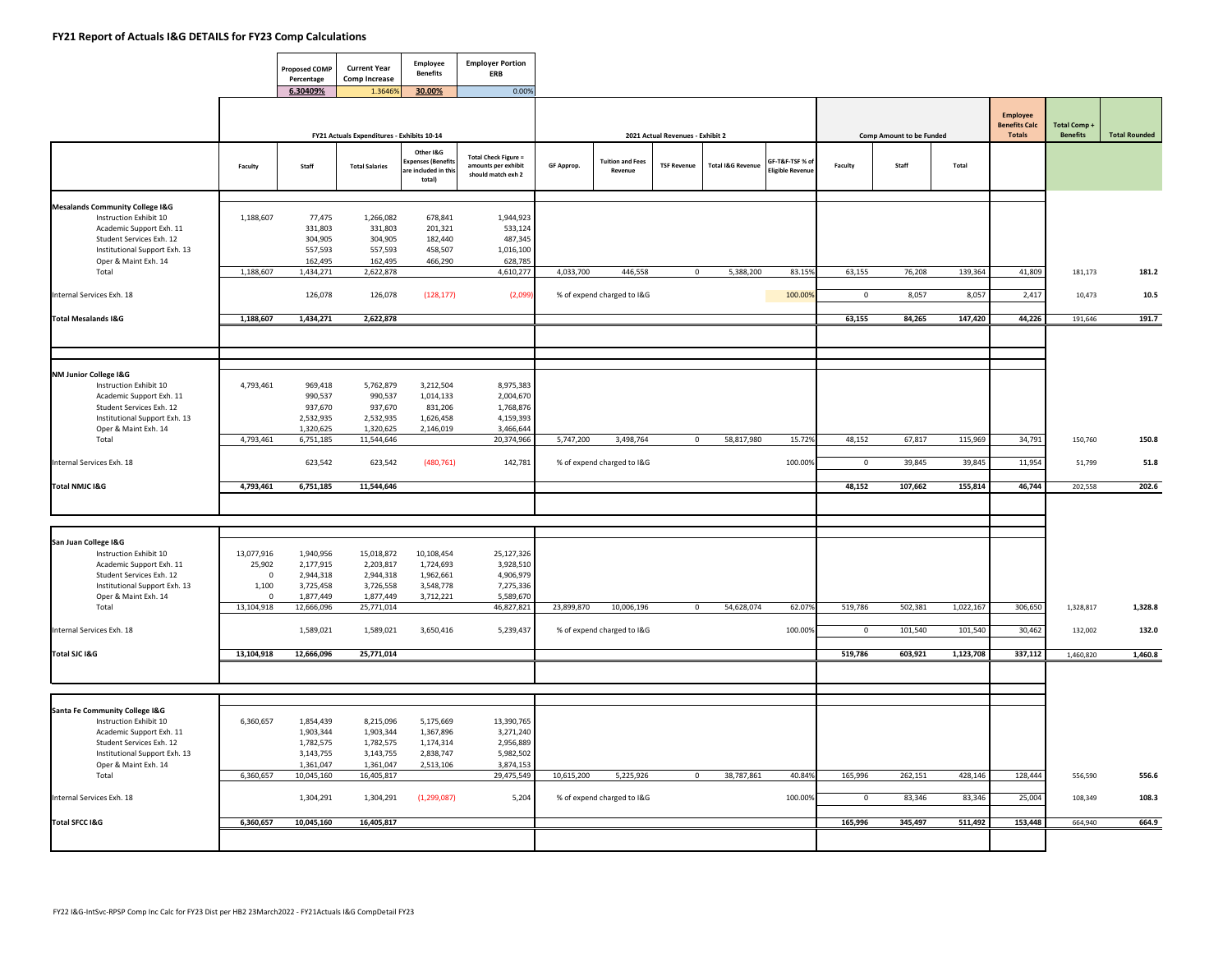$\blacksquare$ 

┱

┯

|                                                                                                                                                                                            |                                             | <b>Proposed COMP</b><br>Percentage                        | <b>Current Year</b><br><b>Comp Increase</b>                 | Employee<br><b>Benefits</b>                                    | <b>Employer Portion</b><br><b>ERB</b>                                    |            |                                    |                                  |                              |                                            |                |                                 |             |                                                          |                                |                      |
|--------------------------------------------------------------------------------------------------------------------------------------------------------------------------------------------|---------------------------------------------|-----------------------------------------------------------|-------------------------------------------------------------|----------------------------------------------------------------|--------------------------------------------------------------------------|------------|------------------------------------|----------------------------------|------------------------------|--------------------------------------------|----------------|---------------------------------|-------------|----------------------------------------------------------|--------------------------------|----------------------|
|                                                                                                                                                                                            |                                             | 6.30409%                                                  | 1.36469                                                     | 30.00%                                                         | 0.00%                                                                    |            |                                    |                                  |                              |                                            |                |                                 |             |                                                          |                                |                      |
|                                                                                                                                                                                            |                                             |                                                           | FY21 Actuals Expenditures - Exhibits 10-14                  |                                                                |                                                                          |            |                                    | 2021 Actual Revenues - Exhibit 2 |                              |                                            |                | <b>Comp Amount to be Funded</b> |             | <b>Employee</b><br><b>Benefits Calc</b><br><b>Totals</b> | Total Comp+<br><b>Benefits</b> | <b>Total Rounded</b> |
|                                                                                                                                                                                            | Faculty                                     | Staff                                                     | <b>Total Salaries</b>                                       | Other I&G<br>xpenses (Benefit:<br>re included in thi<br>total) | <b>Total Check Figure =</b><br>amounts per exhibit<br>should match exh 2 | GF Approp. | <b>Tuition and Fees</b><br>Revenue | <b>TSF Revenue</b>               | <b>Total I&amp;G Revenue</b> | GF-T&F-TSF % of<br><b>Eligible Revenue</b> | Faculty        | Staff                           | Total       |                                                          |                                |                      |
| <b>Southeast New Mexico College</b><br>Instruction Exhibit 10<br>Academic Support Exh. 11<br>Student Services Exh. 12<br>Institutional Support Exh. 13                                     | 2,392,136<br>78,216<br>5,500<br>$\mathbf 0$ | 332,460<br>435,392<br>670,846<br>641,822                  | 2,724,596<br>513,608<br>676,346<br>641,822                  | 1,249,139<br>276,928<br>385,029<br>1,492,633                   | 3,973,735<br>790,536<br>1,061,375<br>2,134,455                           |            |                                    |                                  |                              |                                            |                |                                 |             |                                                          |                                |                      |
| Oper & Maint Exh. 14<br>Total                                                                                                                                                              | 2,475,852                                   | 361,301<br>2,441,821                                      | 361,301<br>4,917,673                                        | 675,165                                                        | 1,036,466<br>8,996,567                                                   | 4,148,260  | 929.203                            | $\Omega$                         | 20,371,018                   | 24.92%                                     | 39,426         | 38,884                          | 78,310      | 23,493                                                   | 101,803                        | 101.8                |
| Internal Services Exh. 18                                                                                                                                                                  |                                             | 202,323                                                   | 202,323                                                     | (121, 038)                                                     | 81,285                                                                   |            | % of expend charged to I&G         |                                  |                              | 99.00%                                     | $\mathsf 0$    | 12,799                          | 12,799      | 3,840                                                    | 16,639                         | 16.6                 |
| <b>Total Carlsbad I&amp;G</b>                                                                                                                                                              | 2,475,852                                   | 2,441,821                                                 | 4,917,673                                                   |                                                                |                                                                          |            |                                    |                                  |                              |                                            | 39,426         | 51,683                          | 91,109      | 27,333                                                   | 118,442                        | 118.4                |
|                                                                                                                                                                                            |                                             |                                                           |                                                             |                                                                |                                                                          |            |                                    |                                  |                              |                                            |                |                                 |             |                                                          |                                |                      |
| NM Military Institute I&G<br>Instruction Exhibit 10<br>Academic Support Exh. 11<br>Student Services Exh. 12                                                                                | 4,905,566                                   | 2,405,193<br>771,143<br>767,589                           | 7,310,759<br>771,143<br>767,589                             | 3,533,909<br>519,083<br>858,329                                | 10,844,668<br>1,290,226<br>1,625,918                                     |            |                                    |                                  |                              |                                            |                |                                 |             |                                                          |                                |                      |
| Institutional Support Exh. 13<br>Oper & Maint Exh. 14<br>Total                                                                                                                             | 4,905,566                                   | 1,918,628<br>1,488,833<br>7,351,386                       | 1,918,628<br>1,488,833<br>12,256,952                        | 1,632,460<br>1,700,020                                         | 3,551,088<br>3,188,853<br>20,500,753                                     | 1,179,599  | 2,597,200                          | $\mathbf 0$                      | 28,762,480                   | 13.13%                                     | 41,159         | 61,680                          | 102,839     | 30,852                                                   | 133,690                        | 133.7                |
| Internal Services Exh. 18                                                                                                                                                                  |                                             | 601,165                                                   | 601,165                                                     | (296, 335)                                                     | 304,830                                                                  |            | % of expend charged to I&G         |                                  |                              | 78.00%                                     | $\overline{0}$ | 29,964                          | 29,964      | 8,989                                                    | 38,953                         | 39.0                 |
| Total NMMI I&G                                                                                                                                                                             | 4,905,566                                   | 7,351,386                                                 | 12,256,952                                                  |                                                                |                                                                          |            |                                    |                                  |                              |                                            | 41,159         | 91,644                          | 132,802     | 39,841                                                   | 172,643                        | 172.7                |
|                                                                                                                                                                                            |                                             |                                                           |                                                             |                                                                |                                                                          |            |                                    |                                  |                              |                                            |                |                                 |             |                                                          |                                |                      |
| NM School for the Blind & Visually Impaired I&G<br>Instruction Exhibit 10<br>Academic Support Exh. 11<br>Student Services Exh. 12<br>Institutional Support Exh. 13<br>Oper & Maint Exh. 14 | 2,370,254                                   | 1,115,682<br>2,314,052<br>834,650<br>1,393,967<br>653,048 | 3,485,936<br>2,314,052<br>834,650<br>1,393,967<br>653,048   | 2,039,754<br>873,598<br>499,633<br>1,079,427<br>953,709        | 5,525,690<br>3,187,650<br>1,334,283<br>2,473,394<br>1,606,757            |            |                                    |                                  |                              |                                            |                |                                 |             |                                                          |                                |                      |
| Total                                                                                                                                                                                      | 2,370,254                                   | 6,311,399                                                 | 8,681,653                                                   |                                                                | 14,127,774                                                               | 1,324,100  | $\overline{0}$                     | $\overline{0}$                   | 15,795,111                   | 8.38%                                      | 12,693         | 33,797                          | 46,490      | 13,947                                                   | 60,436                         | 60.4                 |
| Internal Services Exh. 18                                                                                                                                                                  |                                             | $\mathsf{O}$                                              | $\mathsf 0$                                                 |                                                                | $\mathbf 0$                                                              |            | % of expend charged to I&G         |                                  |                              | 0.00%                                      | $\mathbf 0$    | $\overline{\mathbf{0}}$         | $\mathbf 0$ |                                                          | $\sim$                         | $\sim$               |
| Total NMSBVI I&G                                                                                                                                                                           | 2,370,254                                   | 6,311,399                                                 | 8,681,653                                                   |                                                                |                                                                          |            |                                    |                                  |                              |                                            | 12,693         | 33,797                          | 46,490      | 13,947                                                   | 60.436                         | 60.4                 |
| NM School for the Deaf I&G<br>Instruction Exhibit 10<br>Academic Support Exh. 11<br>Student Services Exh. 12<br>Institutional Support Exh. 13<br>Oper & Maint Exh. 14                      | 2,049,160                                   | 676,464<br>3,568,903<br>1,357,241<br>1,536,667<br>811,100 | 2,725,624<br>3,568,903<br>1,357,241<br>1,536,667<br>811,100 | 1,245,007<br>1,622,281<br>894,612<br>1,125,661<br>1,121,074    | 3,970,631<br>5,191,184<br>2,251,853<br>2,662,328<br>1,932,174            |            |                                    |                                  |                              |                                            |                |                                 |             |                                                          |                                |                      |
| Total                                                                                                                                                                                      | 2,049,160                                   | 7,950,375                                                 | 9,999,535                                                   |                                                                | 16,008,170                                                               | 4,208,100  | $\mathsf 0$                        | $\mathbf 0$                      | 18,641,053                   | 22.57%                                     | 29,554         | 114,664                         | 144,218     | 43,265                                                   | 187,484                        | 187.5                |
| Internal Services Exh. 18                                                                                                                                                                  | $\mathbf 0$                                 | 0                                                         | $\mathsf 0$                                                 |                                                                | $\Omega$                                                                 |            | % of expend charged to I&G         |                                  |                              | 0.00%                                      | $\mathbf 0$    | $\mathbf 0$                     | $\mathsf 0$ |                                                          | $\sim$                         | $\sim$               |
| Total NMSD I&G                                                                                                                                                                             | 2,049,160                                   | 7,950,375                                                 | 9,999,535                                                   |                                                                |                                                                          |            |                                    |                                  |                              |                                            | 29,554         | 114,664                         | 144,218     | 43,265                                                   | 187,484                        | 187.5                |
|                                                                                                                                                                                            |                                             |                                                           |                                                             |                                                                |                                                                          |            |                                    |                                  |                              |                                            | 16,940,421     | 19,510,891                      | 36,451,312  | 10,935,394                                               | 47,386,706                     | 47,386.7             |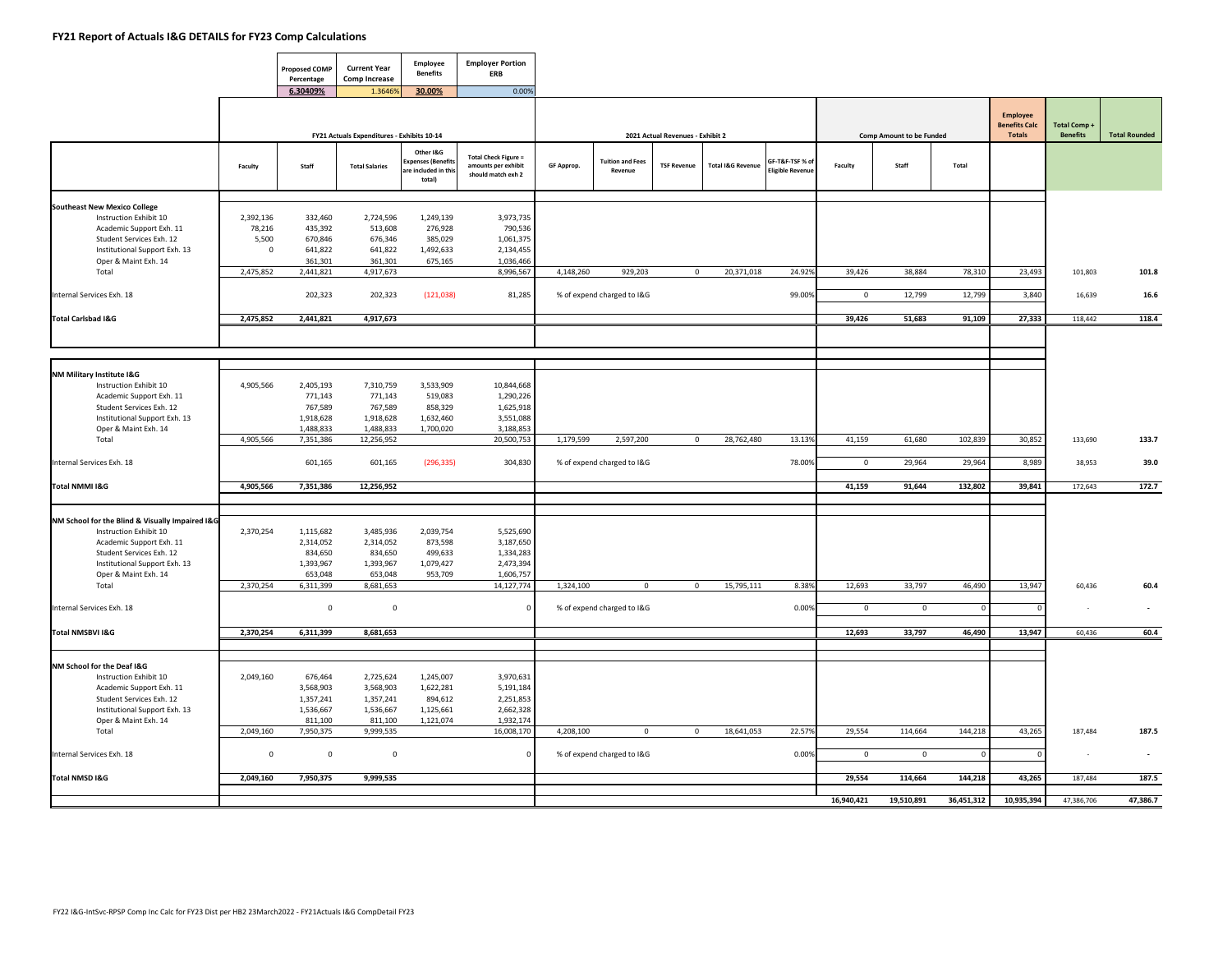#### **FY23 RPSP COMPENSATION DETAILS**

| <b>FY22 Legislative Salary Increase</b>   | 1.3646%  |                                                             | <b>FY23 Employer ERB %</b>    | 18.80% |
|-------------------------------------------|----------|-------------------------------------------------------------|-------------------------------|--------|
| <b>FY23 Faculty Salary Increase</b>       | 6.30409% |                                                             | <b>FY23 Social Security %</b> | 11.20% |
| <b>FY23 Staff Salary Increase</b>         | 6.30409% | TRUE                                                        |                               |        |
| <b>FY23 Employer Portion ERB Increase</b> |          | $0.00\%$ $\leq$ Formula will add ERB/SS increases to total. |                               |        |

÷

|                                                                                             |            |                                         |                                                                                                    | 2021 ROA Actual Expenditures                |                                                                                          |                      |                        |                                                         |                                                  | <b>2021 ROA Actual Revenues</b>      |                                                                               |                              | be Funded         | Comp Amount to Employee Benefits<br><b>Calc Totals</b> |                                 |                      |
|---------------------------------------------------------------------------------------------|------------|-----------------------------------------|----------------------------------------------------------------------------------------------------|---------------------------------------------|------------------------------------------------------------------------------------------|----------------------|------------------------|---------------------------------------------------------|--------------------------------------------------|--------------------------------------|-------------------------------------------------------------------------------|------------------------------|-------------------|--------------------------------------------------------|---------------------------------|----------------------|
|                                                                                             | Exhibit    | Unrestricted<br><b>Faculty Salaries</b> | estricted Facul<br><b>Salaries</b><br><b>UNMHSC &amp;</b><br><b>NMSU</b> only, see<br>Notes 3 & 4) | <b>Inrestricted Staf</b><br><b>Salaries</b> | <b>Restricted Staff</b><br><b>Salaries</b><br>(UNMHSC &<br>NMSU only, se<br>Notes 3 & 4) | Total                | <b>GF Approp</b>       | Tobacco<br>Settlement<br><b>Funds/Cig Tax</b><br>Approp | ederal Revent<br><b>NMSU</b> only, se<br>Note 3) | <b>Total Unrestricted</b><br>Revenue | otal Restricted<br><b>Revenue (NMSU</b><br>only, see Note 3) of Total Revenue | Supported<br>Revenues as a % | Total             | Total                                                  | Total Comp -<br><b>Benefits</b> | <b>Total Rounded</b> |
| NEW MEXICO INSTITUTE OF MINING & TECH                                                       |            |                                         |                                                                                                    |                                             |                                                                                          |                      |                        |                                                         |                                                  |                                      |                                                                               |                              |                   |                                                        |                                 |                      |
| Athletics Moved to I&G                                                                      | 21         |                                         |                                                                                                    |                                             |                                                                                          |                      |                        |                                                         |                                                  |                                      |                                                                               | 0.00%                        |                   |                                                        |                                 |                      |
| Research & Public Service Projects:                                                         |            |                                         |                                                                                                    |                                             |                                                                                          |                      |                        |                                                         |                                                  |                                      |                                                                               |                              |                   |                                                        |                                 |                      |
| Minority engin, math & science (MESA) Moved to N                                            | 17         | $\overline{0}$                          |                                                                                                    | 440,049                                     |                                                                                          | 440,049              | 1,177,219              |                                                         |                                                  | 1,177,219                            |                                                                               | 100.00%                      | 28,120            | 8,436                                                  | 36,556                          | 36.5                 |
| Bureau of Mines (aka Geology & Mineral Resourd<br>Petroleum Recovery Research Center        | 22<br>16   | 5,818<br>$\Omega$                       |                                                                                                    | 2,130,464<br>703,738                        |                                                                                          | 2,136,282<br>703.738 | 4,171,400              |                                                         |                                                  | 4,262,227                            |                                                                               | 97.87%<br>100.00%            | 133,602<br>44,970 | 40,081<br>13,491                                       | 173.682<br>58,461               | 173.7                |
| <b>Bureau of Mines inspection</b>                                                           | 22         | $\mathbf 0$                             |                                                                                                    | 140,630                                     |                                                                                          | 140,630              | 1,797,300<br>301,800   |                                                         |                                                  | 1,797,300<br>301,800                 |                                                                               | 100.00%                      | 8,98              | 2,696                                                  | 11,682                          | 58.5<br>11.7         |
| Energetic Materials Research Center (EMRTC)                                                 | 16         | $\Omega$                                |                                                                                                    | 374,603                                     |                                                                                          | 374,603              | 762,800                |                                                         |                                                  | 762,800                              |                                                                               | 100.00%                      | 23,938            | 7,181                                                  | 31,119                          | 31.1                 |
| Science & Engineering Fair (incl Olympiad and Pr                                            | 17         | 21,538                                  |                                                                                                    | 67,531                                      |                                                                                          | 89,069               | 195,100                |                                                         |                                                  | 195,100                              |                                                                               | 100.00%                      | 5,692             | 1,707                                                  | 7,399                           | 7.4                  |
| Aerospace Engineering Moved to I&G FY20                                                     | 16         | $\Omega$                                |                                                                                                    | $\mathbf 0$                                 |                                                                                          |                      | $\mathbf 0$            |                                                         |                                                  | $\overline{0}$                       |                                                                               | 0.00%                        |                   |                                                        |                                 |                      |
| Institute for Complex Additive Systems Analysis                                             | 16         | 117,070                                 |                                                                                                    | 509,088                                     |                                                                                          | 626,158              | 940,000                |                                                         |                                                  | 940,000                              |                                                                               | 100.00%                      | 40,012            | 12,004                                                 | 52,016                          | 52.0                 |
| Cave and karst research (nat'l institute)                                                   | 16         | 53,063                                  |                                                                                                    | 93,754                                      |                                                                                          | 146.81               | 343,800                |                                                         |                                                  | 344,300                              |                                                                               | 99.85%                       | 9.36              | 2,810                                                  | 12.179                          | 12.2                 |
| Geophysical Research Center                                                                 | 16         | 687,058                                 |                                                                                                    | 115,471                                     |                                                                                          | 802,529              | 1,057,400              |                                                         |                                                  | 1,057,400                            |                                                                               | 100.00%                      | 51,283            | 15,385                                                 | 66,667                          | 66.7                 |
| <b>Homeland Security Center</b>                                                             | 16         | 9.490                                   |                                                                                                    | 258,235                                     |                                                                                          | 267,725              | 499,500                |                                                         |                                                  | 499,500                              |                                                                               | 100.00%                      | 17,108            | 5,132                                                  | 22,240                          | 22.2                 |
| Aquifer mapping                                                                             | $22\,$     |                                         |                                                                                                    | $\overline{\mathbf{0}}$                     |                                                                                          |                      | $\overline{0}$         |                                                         |                                                  | $\overline{0}$                       |                                                                               | 0.00%                        |                   |                                                        |                                 |                      |
| Wastewater Filter System Pilot                                                              | 16         |                                         |                                                                                                    |                                             |                                                                                          |                      | $\Omega$               |                                                         |                                                  |                                      |                                                                               | 0.00%                        |                   |                                                        |                                 |                      |
| Cybersecurity Education & Research Center                                                   | 16<br>17   | 5,648<br>$\Omega$                       |                                                                                                    | 91,612                                      |                                                                                          | 97,260               | 141.000                |                                                         |                                                  | 141,000                              |                                                                               | 100.00%                      | 6,215             | 1,865                                                  | 8.080                           | 8.1                  |
| Rural Economic Development Support<br><b>Student Research Assistanceships</b>               |            |                                         |                                                                                                    | $\overline{0}$                              |                                                                                          |                      | 23,500<br>$\Omega$     |                                                         |                                                  | 23,500                               |                                                                               | 100.00%<br>0.00%             |                   |                                                        |                                 |                      |
| Cybersecurity - Center of Excellence                                                        | 17         | 3,808                                   |                                                                                                    | 103,477                                     |                                                                                          | 107,285              | 235,000                |                                                         |                                                  | 235,000                              |                                                                               | 100.00%                      | 6,856             | 2,057                                                  | 8,912                           | 8.9                  |
| <b>Total NMIMT</b>                                                                          |            | 903,493                                 | 0                                                                                                  | 5,028,652                                   | $\mathbf 0$                                                                              | 5,932,145            | 11,645,819             | 0.0                                                     | $\Omega$                                         | 11,737,146                           | $\mathbf 0$                                                                   |                              | 376,148           | 112,844                                                | 488,993                         | 489.0                |
|                                                                                             |            |                                         |                                                                                                    |                                             |                                                                                          |                      |                        |                                                         |                                                  |                                      |                                                                               |                              |                   |                                                        |                                 |                      |
| <b>NEW MEXICO STATE UNIVERSITY</b>                                                          |            |                                         |                                                                                                    |                                             |                                                                                          |                      |                        |                                                         |                                                  |                                      |                                                                               |                              |                   |                                                        |                                 |                      |
| <b>Athletics</b>                                                                            | ${\bf 21}$ |                                         |                                                                                                    | 6,095,351                                   |                                                                                          | 6,095,351            | 3,712,200              |                                                         |                                                  | 13,048,462                           |                                                                               | 28.45%                       | 110,810           | 33,243                                                 | 144,053                         | 144.1                |
| Educational television (KRWG)                                                               | 17         |                                         |                                                                                                    | 672,612                                     |                                                                                          | 672,612              | 991,000                |                                                         |                                                  | 1,027,740                            |                                                                               | 96.43%                       | 41,444            | 12.433                                                 | 53.877                          | 53.9                 |
| Department of Agriculture (Note 4)                                                          | $22\,$     | 8,547                                   | 11,777                                                                                             | 6,726,763                                   | 778,228                                                                                  | 7,525,315            | 12,854,900             |                                                         | 2,832,785                                        | 19,386,317                           | 2,888,287                                                                     | 70.43%                       | 338,674           | 101,602                                                | 440.277                         | 440.3                |
| <b>Research &amp; Public Service Projects:</b>                                              |            |                                         |                                                                                                    |                                             |                                                                                          |                      |                        |                                                         |                                                  |                                      |                                                                               |                              |                   |                                                        |                                 |                      |
| Agricultural Experiment Station (AES) (Note 4)                                              | 16         | 5,231,053                               | 2,322,825                                                                                          | 5,587,073                                   | 5,192,961                                                                                | 18,333,912           | 15,540,300             |                                                         | 17,243,406                                       | 19,006,170                           | 19,243,360                                                                    | 85.71%                       | 1,004,144         | 301,243                                                | 1.305.387                       | 1,305.4              |
| Cooperative Extension Service (CES) (Note 4)                                                | 17<br>16   | 4,962,688                               | 2,746,404                                                                                          | 3,920,805                                   | 3,022,891                                                                                | 14,652,788           | 13,235,900             |                                                         | 6,503,927                                        | 13,753,307                           | 10,534,730                                                                    | 81.27%                       | 760.99            | 228,298                                                | 989,289                         | 989.3                |
| Water resource research + Clean Water Tech.<br>Indian resources development                 | 17         | 72,165                                  |                                                                                                    | 552,092<br>123,366                          |                                                                                          | 624,257<br>123,366   | 1,064,000<br>261,200   |                                                         |                                                  | 1,068,700<br>261,200                 |                                                                               | 99.56%<br>100.00%            | 39,71<br>7,883    | 11,915<br>2,365                                        | 51,630<br>10,248                | 51.6<br>10.2         |
| Manufacturing sector dev program (Technology                                                | $17\,$     | 18,110                                  |                                                                                                    | 302,340                                     |                                                                                          | 320,450              | 634,100                |                                                         |                                                  | 646,996                              |                                                                               | 98.01%                       | 20,069            | 6,021                                                  | 26,090                          | 26.1                 |
| <b>Minority Student Services</b>                                                            | 18G        |                                         |                                                                                                    |                                             |                                                                                          |                      |                        |                                                         |                                                  |                                      |                                                                               |                              |                   |                                                        |                                 |                      |
| Stem Alliance for Minority Participation (AMP)                                              | $17\,$     | 9,706                                   |                                                                                                    | 172,437                                     |                                                                                          | 182,143              | 298,900                |                                                         |                                                  | 298,900                              |                                                                               | 100.00%                      | 11,639            | 3,492                                                  | 15,131                          | 15.1                 |
| Arrowhead Center for Business Development                                                   | $17\,$     | $\Omega$                                |                                                                                                    | 495,611                                     |                                                                                          | 495,611              | 323,300                |                                                         |                                                  | 396,148                              |                                                                               | 81.61%                       | 25,846            | 7,754                                                  | 33,600                          | 33.6                 |
| NMSU nurse expansion                                                                        | 18. G      |                                         |                                                                                                    |                                             |                                                                                          |                      |                        |                                                         |                                                  |                                      |                                                                               | 0.00%                        |                   |                                                        |                                 |                      |
| Mental health nurse practitioner                                                            | 18. G      |                                         |                                                                                                    |                                             |                                                                                          |                      |                        |                                                         |                                                  |                                      |                                                                               | 0.00%                        |                   |                                                        |                                 |                      |
| Alliance teaching & learning advancement                                                    | 17         | 8,000                                   |                                                                                                    | 83,897                                      |                                                                                          | 91,897               | 146,500                |                                                         |                                                  | 146,500                              |                                                                               | 100.00%                      | 5,872             | 1,762                                                  | 7,634                           | 7.6                  |
| College Assistant Migrant Program (CAMP) Unres                                              | 17         | 6,272                                   |                                                                                                    | 95,184                                      |                                                                                          | 101,456              | 193,500                |                                                         |                                                  | 193,500                              |                                                                               | 100.00%                      | 6,483             | 1,945                                                  | 8,428                           | 8.4                  |
| Sunspot and Solar Observatory                                                               | 16<br>22   | $\overline{\mathbf{0}}$                 |                                                                                                    | 179,191                                     |                                                                                          | 179,191              | 256,600                |                                                         |                                                  | 256,600<br>$\Omega$                  |                                                                               | 100.00%                      | 11,451            | 3,435                                                  | 14,886                          | 14.9                 |
| Advertise Chile * included in Dept of Ag total<br>Autism Program                            | $17\,$     | 184,993                                 |                                                                                                    | 44,793                                      |                                                                                          | 229,786              | $\mathbf 0$<br>612,741 |                                                         |                                                  | 612,741                              |                                                                               | 100.00%<br>100.00%           | 14,684            | 4,405                                                  | 19,089                          | 19.1                 |
| <b>Education Research Center</b>                                                            | $17\,$     | $\mathbf 0$                             |                                                                                                    | $\mathbf 0$                                 |                                                                                          |                      | $\mathbf{0}$           |                                                         |                                                  | $^{\circ}$                           |                                                                               | 100.00%                      |                   |                                                        |                                 |                      |
| Center of Excellence in Sustainable Ag                                                      | $16\,$     | 61,404                                  |                                                                                                    | 25,204                                      |                                                                                          | 86,608               | 240,000                |                                                         |                                                  | 240,000                              |                                                                               | 100.00%                      | 5,534             | 1,660                                                  | 7,195                           | 7.2                  |
| Anna Age Eight Institute                                                                    | 17         | 19,718                                  |                                                                                                    | 310,000                                     |                                                                                          | 329,718              | 821,600                |                                                         |                                                  | 821,600                              |                                                                               | 100.00%                      | 21,069            | 6,321                                                  | 27,390                          | 27.4                 |
| <b>Total NMSU</b>                                                                           |            | 10,582,656                              | 5,081,006                                                                                          | 25,386,719                                  | 8,994,080                                                                                | 50,044,461           | 51,186,741             | $\mathbf{0}$                                            | 26,580,118                                       | 71,164,881                           | 32,666,377                                                                    |                              | 2,426,310         | 727,893                                                | 3,154,203                       | 3,154.2              |
|                                                                                             |            |                                         |                                                                                                    |                                             |                                                                                          |                      |                        |                                                         |                                                  |                                      |                                                                               |                              |                   |                                                        |                                 |                      |
| UNIVERSITY OF NEW MEXICO                                                                    |            |                                         |                                                                                                    |                                             |                                                                                          |                      |                        |                                                         |                                                  |                                      |                                                                               |                              |                   |                                                        |                                 |                      |
| Athletics                                                                                   | 21<br>17   | $\overline{0}$                          |                                                                                                    | 9,951,065                                   |                                                                                          | 9,951,065            | \$3,776,900            |                                                         |                                                  | \$27,933,779                         |                                                                               | 13.52%                       | 85,977            | 25,793                                                 | 111,771                         | 111.8                |
| Educational television (KNME)                                                               |            | 1,000                                   |                                                                                                    | 2,608,735                                   |                                                                                          | 2,609,735            | 1,047,000              |                                                         |                                                  | 8,062,974                            |                                                                               | 12.99%                       | 21,655            | 6,496                                                  | 28,151                          | 28.2                 |
| Gallup - nurse expansion<br>Research & Public Service Projects:                             | 18G        |                                         |                                                                                                    |                                             |                                                                                          |                      |                        |                                                         |                                                  |                                      |                                                                               |                              |                   |                                                        |                                 |                      |
| Judicial selection                                                                          | 17         | 14,281                                  |                                                                                                    | 14,030                                      |                                                                                          | 28,311               | 49,000                 |                                                         |                                                  | 49,000                               |                                                                               | 100.00%                      | 1,809             | 543                                                    | 2,352                           | 2.4                  |
| SW Research Ctr (incl Ctr Reg Stud + Span Col RC)                                           | 16.17      | 91,731                                  |                                                                                                    | 345,183                                     |                                                                                          | 436,914              | 752,000                |                                                         |                                                  | 752,093                              |                                                                               | 99.99%                       | 27,916            | 8,375                                                  | 36,291                          | 36.3                 |
| Substance abuse program                                                                     | 17         | $\overline{0}$                          |                                                                                                    | 31,209                                      |                                                                                          | 31,209               | 67,400                 |                                                         |                                                  | 67,400                               |                                                                               | 100.00%                      | 1.994             | 598                                                    | 2.593                           | 2.6                  |
| Resource geographic information system                                                      | 16         | $\mathbf 0$                             |                                                                                                    | 36,564                                      |                                                                                          | 36.564               | 60,300                 |                                                         |                                                  | 60,300                               |                                                                               | 100.00%                      | 2.33              | 701                                                    | 3.037                           | 3.0                  |
| Southwest Indian Law Clinic                                                                 | $17\,$     | 128,689                                 |                                                                                                    | $\Omega$                                    |                                                                                          | 128,689              | 188,500                |                                                         |                                                  | 188,500                              |                                                                               | 100.00%                      | 8.223             | 2.467                                                  | 10.690                          | 10.7                 |
| <b>BBER Census and population analysis</b>                                                  | 17         |                                         |                                                                                                    | 217,282                                     |                                                                                          | 217,282              | 351,800                |                                                         |                                                  | 351,800                              |                                                                               | 100.00%                      | 13.88             | 4,165                                                  | 18,050                          | 18.1                 |
| New Mexico Historical Review                                                                | 17         | 30.245                                  |                                                                                                    | $\Omega$                                    |                                                                                          | 30,245               | 42,800                 |                                                         |                                                  | 66,311                               |                                                                               | 64.54%                       | 1,247             | 374                                                    | 1,622                           | $1.6$                |
| Ibero-American education (incl Spanish Resource                                             | 17         | 19,326                                  |                                                                                                    | 22,581                                      |                                                                                          | 41,907               | 80,400                 |                                                         |                                                  | 80,400                               |                                                                               | 100.00%                      | 2,678             | 803                                                    | 3,481                           | 3.5                  |
| Manufacturing engineering program                                                           | 16         | 151,302                                 |                                                                                                    | 121,052                                     |                                                                                          | 272,354              | 504,800                |                                                         |                                                  | 504,823                              |                                                                               | 100.00%                      | 17,403            | 5,221                                                  | 22,624                          | 22.6                 |
| Wildlife law education                                                                      | 17         |                                         |                                                                                                    | 63,204                                      |                                                                                          | 63,204               | 87,400                 |                                                         |                                                  | 87,446                               |                                                                               | 99.95%                       | 4,037             | 1,211                                                  | 5,248                           | 5.3                  |
| Morrissey Hall programs (incl Morrissey Hall<br>Distance Learning, Morrissey Hall Research) | 16         |                                         |                                                                                                    | 75,121                                      |                                                                                          | 75,121               | 182,500                |                                                         |                                                  | 182,686                              |                                                                               | 99.90%                       | 4,795             | 1,439                                                  | 6,234                           | 6.2                  |
| Disabled student services                                                                   | 18G        |                                         |                                                                                                    |                                             |                                                                                          |                      |                        |                                                         |                                                  |                                      |                                                                               | 0.00%                        |                   |                                                        |                                 |                      |
| Community based educ (aka Family Dev Program)                                               | 17         |                                         |                                                                                                    | 264,949                                     |                                                                                          | 264,949              | 512,700                |                                                         |                                                  | 577,280                              |                                                                               | 88.81%                       | 15,037            | 4,511                                                  | 19,547                          | 19.5                 |
|                                                                                             |            |                                         |                                                                                                    |                                             |                                                                                          |                      |                        |                                                         |                                                  |                                      |                                                                               |                              |                   |                                                        |                                 |                      |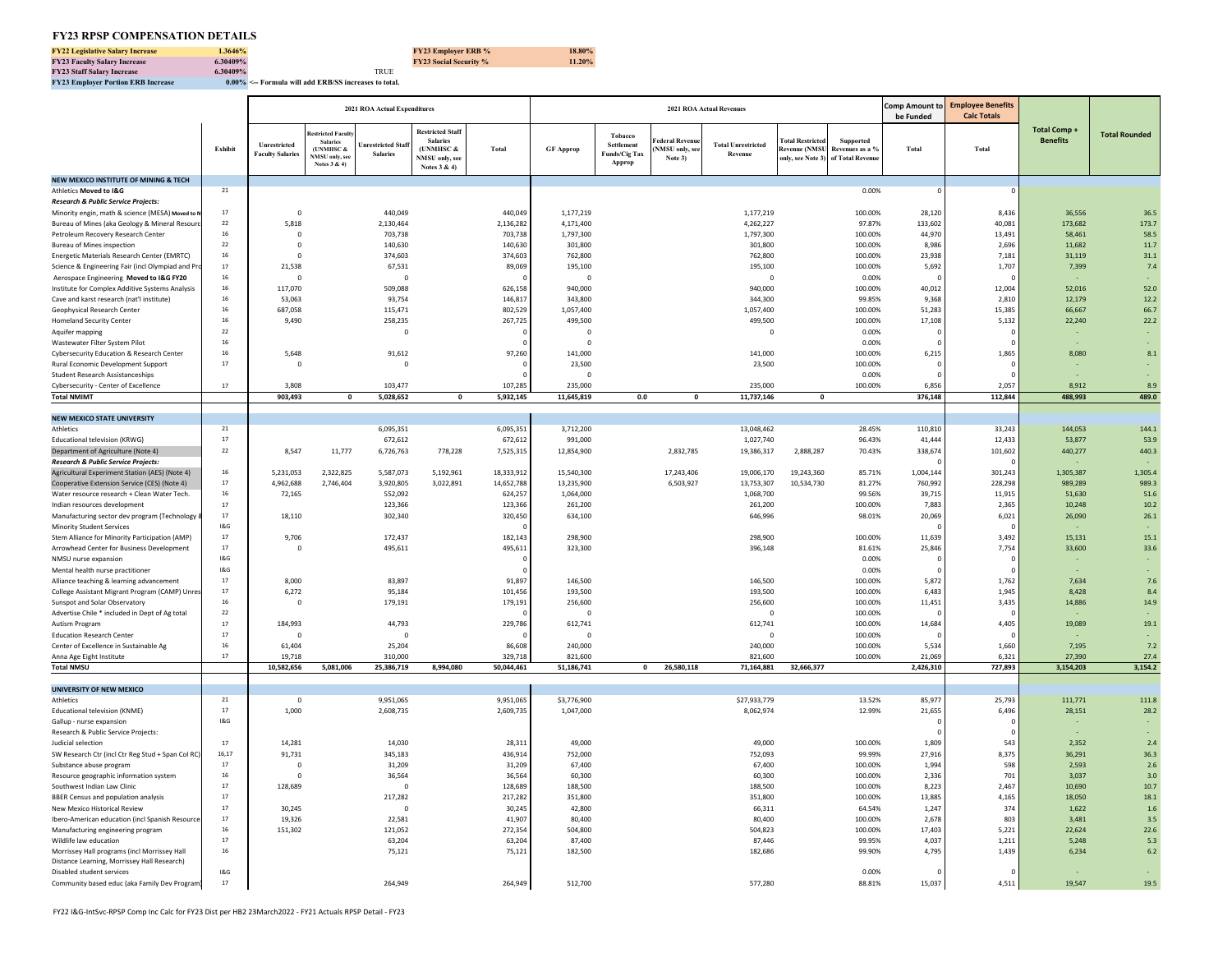|                                                                                                         |         |                                         |                                                                                    | <b>2021 ROA Actual Expenditures</b>  |                                                                                           |                         |                        |                                                  |                                           | <b>2021 ROA Actual Revenues</b>      |                                                                                |                              | <b>Comp Amount to</b><br>be Funded | <b>Employee Benefits</b><br><b>Calc Totals</b> |                                 |                      |
|---------------------------------------------------------------------------------------------------------|---------|-----------------------------------------|------------------------------------------------------------------------------------|--------------------------------------|-------------------------------------------------------------------------------------------|-------------------------|------------------------|--------------------------------------------------|-------------------------------------------|--------------------------------------|--------------------------------------------------------------------------------|------------------------------|------------------------------------|------------------------------------------------|---------------------------------|----------------------|
|                                                                                                         | Exhibit | Unrestricted<br><b>Faculty Salaries</b> | estricted Facu<br><b>Salaries</b><br>(UNMHSC $&$<br>NMSU only, see<br>Notes 3 & 4) | Inrestricted Staf<br><b>Salaries</b> | <b>Restricted Staff</b><br><b>Salaries</b><br>(UNMHSC &<br>NMSU only, see<br>Notes 3 & 4) | Total                   | <b>GF Approp</b>       | Tobacco<br>Settlement<br>Funds/Cig Tax<br>Approp | ederal Revenu<br>NMSU only, so<br>Note 3) | <b>Total Unrestricted</b><br>Revenue | <b>Total Restricted</b><br>Revenue (NMSU<br>only, see Note 3) of Total Revenue | Supported<br>Revenues as a % | <b>Total</b>                       | Total                                          | Total Comp +<br><b>Benefits</b> | <b>Total Rounded</b> |
| Corrine Wolfe Children's Law Center                                                                     | 17      |                                         |                                                                                    | 95,405                               |                                                                                           | 95,405                  | 155,100                |                                                  |                                           | 155,974                              |                                                                                | 99.44%                       | 6,062                              | 1,819                                          | 7,881                           | 7.9                  |
| <b>Minority Student Services</b>                                                                        | 18G     |                                         |                                                                                    |                                      |                                                                                           |                         |                        |                                                  |                                           |                                      |                                                                                | 0.00%                        |                                    |                                                |                                 |                      |
| Utton Transboundary Resources Ctr (School of La                                                         | 16      | 98,738                                  |                                                                                    | 118,623                              |                                                                                           | 217,361                 | 405,000                |                                                  |                                           | 405,000                              |                                                                                | 100.00%                      | 13,890                             | 4,167                                          | 18,057                          | 18.1                 |
| College mentoring program (College Mentoring,<br>College Prep Mentoring, Law College Prep<br>Mentoring) | 17      | 9,000                                   |                                                                                    | 104,492                              |                                                                                           | 113,492                 | 263,600                |                                                  |                                           | 263,623                              |                                                                                | 99.99%                       | 7,252                              | 2,175                                          | 9,427                           | 9.4                  |
| Land grant studies                                                                                      | 17      |                                         |                                                                                    | 75,041                               |                                                                                           | 75,041                  | 117,400                |                                                  |                                           | 117,400                              |                                                                                | 100.00%                      | 4,795                              | 1,439                                          | 6,234                           | 6.2                  |
| <b>Judicial Education Center</b>                                                                        | 17      | 3,150                                   |                                                                                    | 87,215                               |                                                                                           | 90,36                   | 376,000                |                                                  |                                           | 376,046                              |                                                                                | 99.99%                       | 5,774                              | 1,732                                          | 7,506                           | 7.5                  |
| <b>UNM Press</b>                                                                                        | 17      |                                         |                                                                                    | 87,036                               |                                                                                           | 87,036                  | 141,000                |                                                  |                                           | 141,000                              |                                                                                | 100.00%                      | 5,562                              | 1,669                                          | 7,230                           | 7.2                  |
| <b>Mock Trials</b>                                                                                      | 17      | $\overline{0}$                          |                                                                                    | $\Omega$                             |                                                                                           |                         | 117,500                |                                                  |                                           | 117,500                              |                                                                                | 100.00%                      |                                    |                                                |                                 |                      |
| <b>BBER</b> uranium Mine Cleanup                                                                        | 17      | $\mathbf 0$                             |                                                                                    | $\mathbf 0$                          |                                                                                           |                         | $\overline{0}$         |                                                  |                                           | $\overline{0}$                       |                                                                                | 0.00%                        |                                    |                                                |                                 |                      |
| <b>EUREKA Scholarship Honors Program</b>                                                                | 17      | $\Omega$                                |                                                                                    | $\Omega$                             |                                                                                           |                         | (50,000)               |                                                  |                                           | (50,000)                             |                                                                                | 100.00%                      |                                    |                                                |                                 | ÷                    |
| African American Student Services                                                                       | 17      | $\overline{0}$                          |                                                                                    | 18,278                               |                                                                                           | 18,278                  | 47,000                 |                                                  |                                           | 47,000                               |                                                                                | 100.00%                      | 1,168                              | 350                                            | 1,518                           | 1.5                  |
| Africana Studies                                                                                        | $17\,$  | 122,667                                 |                                                                                    | 52,338                               |                                                                                           | 175,005                 | 282,000                |                                                  |                                           | 282,000                              |                                                                                | 100.00%                      | 11,183                             | 3,355                                          | 14,538                          | 14.5                 |
| Native American Studies                                                                                 | 17      | 25,000                                  |                                                                                    | 10,000                               |                                                                                           | 35,000                  | 188,000                |                                                  |                                           | 188,000                              |                                                                                | 100.00%                      | 2,237                              | 671                                            | 2.908                           | 2.9                  |
| Chicano & Chicana Studies                                                                               | 17      | 4,120                                   |                                                                                    | 37,092                               |                                                                                           | 41,212                  | 94,000                 |                                                  |                                           | 94,000                               |                                                                                | 100.00%                      | 2,633                              | 790                                            | 3,424                           | 3.4                  |
| Bureau of Business & Econ Research                                                                      | 17      | $\Omega$                                |                                                                                    | 73,147                               |                                                                                           | 73,147                  | 100,000                |                                                  |                                           | 100,000                              |                                                                                | 100.00%                      | 4,674                              | 1,402                                          | 6,076                           | 6.1                  |
| Grow Your Own Teacher Network                                                                           | 17      | 5,951                                   |                                                                                    | 62,731                               |                                                                                           | 68,682                  | 376,000                |                                                  |                                           | 376,000                              |                                                                                | 100.00%                      | 4,389                              | 1,317                                          | 5,706                           | 5.7                  |
| Career Soft Skills & Technical Education                                                                | 17      | $\overline{0}$                          |                                                                                    | 25,050                               |                                                                                           | 25,050                  | 470,000                |                                                  |                                           | 470,000                              |                                                                                | 100.00%                      | 1,601                              | 480                                            | 2,081                           | 2.1                  |
| <b>Total UNM</b>                                                                                        |         | 705,200                                 | $\mathbf 0$                                                                        | 14,597,423                           | $\mathbf 0$                                                                               | 15,302,623              | 10,786,100             | $\pmb{\mathsf{o}}$                               | $\mathbf{0}$                              | 42,048,335                           | $\mathbf{o}$                                                                   | $\mathbf 0$                  | 280,212                            | 84,064                                         | 364,275                         | 364.3                |
|                                                                                                         |         |                                         |                                                                                    |                                      |                                                                                           |                         |                        |                                                  |                                           |                                      |                                                                                |                              |                                    |                                                |                                 |                      |
| <b>UNM HEALTH SCIENCES CENTER</b>                                                                       |         |                                         |                                                                                    |                                      |                                                                                           |                         |                        |                                                  |                                           |                                      |                                                                                |                              |                                    |                                                |                                 |                      |
| Research & Public Service Projects:                                                                     | 22      |                                         |                                                                                    |                                      |                                                                                           |                         |                        |                                                  |                                           |                                      |                                                                                |                              |                                    |                                                | 433,744                         | 433.8                |
| Office of Medical Investigator (Note 2)                                                                 | 22      | 1,418,042                               |                                                                                    | 3,803,291                            |                                                                                           | 5,221,333               | 5,206,900              |                                                  |                                           | 11,489,574                           |                                                                                | 100.00%                      | 333,649<br>1,114,376               | 100,095                                        |                                 | 1,448.7              |
| Children's Psychiatric Hospital (Note 2)<br>Carrie Tingley Hospital (Note 2)                            | 22      | 2,399,341<br>2,356,696                  |                                                                                    | 15,039,711<br>12,151,573             |                                                                                           | 17,439,05<br>14,508,269 | 7,418,100<br>5,527,300 |                                                  |                                           | 20,057,609<br>19,403,750             |                                                                                | 100.00%<br>100.00%           | 927,095                            | 334,313<br>278,129                             | 1,448,688<br>1,205,224          | 1,205.2              |
| <b>Graduate Nurse Practitioner Education</b>                                                            | 18G     |                                         |                                                                                    |                                      |                                                                                           |                         |                        |                                                  |                                           |                                      |                                                                                | 0.00%                        |                                    |                                                |                                 |                      |
|                                                                                                         | 17      |                                         |                                                                                    |                                      |                                                                                           |                         |                        |                                                  |                                           | 3,074,500                            |                                                                                | 100.00%                      | 147,646                            |                                                | 191,940                         | 191.9                |
| Newborn intensive care (Note 2)                                                                         | 17      | 1,205,234<br>324,411                    |                                                                                    | 1,105,311<br>616,932                 |                                                                                           | 2,310,545               | 3,074,500              | 250,000                                          |                                           |                                      |                                                                                | 100.00%                      | 60,153                             | 44,294                                         |                                 |                      |
| Pediatric oncology<br>Poison Control Center                                                             | $17\,$  | 221,605                                 |                                                                                    | 1,229,491                            |                                                                                           | 941,343<br>1,451,096    | 1,196,000<br>1,477,700 | 590,200                                          |                                           | 1,446,000<br>2,078,900               |                                                                                | 99.47%                       | 92,236                             | 18,046<br>27,671                               | 78,199<br>119,907               | 78.2<br>119.9        |
| Cancer Center                                                                                           | 16      | 1,689,655                               |                                                                                    | 3,193,536                            |                                                                                           | 4,883,191               | 5,596,000              | 3,078,609                                        |                                           | 8,680,913                            |                                                                                | 99.93%                       | 311,815                            | 93,544                                         | 405,359                         | 405.4                |
| Native American Health Center                                                                           | 17      | 46,717                                  |                                                                                    | 93,375                               |                                                                                           | 140,09                  | 245,600                |                                                  |                                           | 245,600                              |                                                                                | 100.00%                      | 8,952                              | 2,686                                          | 11,638                          | 11.6                 |
| Hepatitis community health outcomes (ECHO)                                                              | 16      | 70,823                                  |                                                                                    | 1,226,397                            |                                                                                           | 1,297,220               | 2,590,600              |                                                  |                                           | 2,590,600                            |                                                                                | 100.00%                      | 82,894                             | 24,868                                         | 107,762                         | 107.8                |
| <b>HPV Registry</b>                                                                                     | 16      | $\overline{0}$                          |                                                                                    | $\circ$                              |                                                                                           |                         | $\overline{0}$         |                                                  |                                           |                                      |                                                                                | 0.00%                        |                                    |                                                |                                 |                      |
| HIV Pre-Exposure Prophylaxis                                                                            | $17\,$  | $\overline{0}$                          |                                                                                    |                                      |                                                                                           |                         |                        |                                                  |                                           |                                      |                                                                                | 0.00%                        |                                    |                                                |                                 |                      |
| Residency programs                                                                                      | 17      | $\overline{0}$                          |                                                                                    | 1,488,607                            |                                                                                           | 1,488,607               | 2,032,200              |                                                  |                                           | 2,032,200                            |                                                                                | 100.00%                      | 95,124                             | 28,537                                         | 123,661                         | 123.7                |
| Native American Suicide Prevention                                                                      | 17      | $\Omega$                                |                                                                                    | 25,778                               |                                                                                           | 25,778                  | 89,700                 |                                                  |                                           | 89,700                               |                                                                                | 100.00%                      | 1,647                              | 494                                            | 2,141                           | 2.1                  |
| <b>Child Abuse Evaluation Services</b>                                                                  | 17      | 85,252                                  |                                                                                    | 15,150                               |                                                                                           | 100,402                 | 141,000                |                                                  |                                           | 141,000                              |                                                                                | 100.00%                      | 6,416                              | 1,925                                          | 8,341                           | 8.4                  |
| <b>Minority Student Services</b>                                                                        | 18G     |                                         |                                                                                    |                                      |                                                                                           |                         |                        |                                                  |                                           |                                      |                                                                                | 0.00%                        |                                    |                                                |                                 |                      |
| Coordinate nursing Ed (NMNEC)                                                                           | 18G     |                                         |                                                                                    |                                      |                                                                                           |                         |                        |                                                  |                                           |                                      |                                                                                | 0.00%                        |                                    |                                                |                                 |                      |
| <b>Diversity Pipeline</b>                                                                               | 18G     |                                         |                                                                                    |                                      |                                                                                           |                         |                        |                                                  |                                           |                                      |                                                                                | 0.00%                        |                                    |                                                |                                 |                      |
| Grief Services - OMI                                                                                    | 17      |                                         |                                                                                    | 119,016                              |                                                                                           | 119,016                 | 166,772                |                                                  |                                           | 166,772                              |                                                                                | 100.00%                      | 7,605                              | 2,282                                          | 9,887                           | 9.9                  |
|                                                                                                         | 16      | 26,435                                  |                                                                                    | 102,348                              |                                                                                           | 128,783                 | $^{\circ}$             | 937,400                                          |                                           | 1,121,525                            |                                                                                | 0.00%                        |                                    |                                                |                                 |                      |
| Genomics, Biocomputing, Environmental Health<br><b>BioScience Authority</b>                             | $22\,$  |                                         |                                                                                    | 126,904                              |                                                                                           | 126,90                  | 294,200                |                                                  |                                           | 294,246                              |                                                                                | 99.98%                       | 8,108                              | 2,432                                          | 10,540                          | 10.5                 |
| Comprehensive Movement Disorders Clinic                                                                 | 17      | 75,012                                  |                                                                                    | $\Omega$                             |                                                                                           | 75,012                  | 282,000                |                                                  |                                           | 282,000                              |                                                                                | 100.00%                      | 4,793                              | 1,438                                          | 6,231                           | 6.2                  |
| <b>Total UNM/HSC</b>                                                                                    |         | 9,919,223                               | $\mathbf 0$                                                                        | 40,337,420                           | $\Omega$                                                                                  | 50,256,643              | 35,338,572             | 4,856,209                                        | $\mathbf{0}$                              | 73,194,889                           | $\Omega$                                                                       |                              | 3,202,510                          | 960,753                                        | 4,163,263                       | 4,163.3              |
| <b>Total UNM and UNM/HSC</b>                                                                            |         | 10,624,423                              | $\Omega$                                                                           | 54,934,843                           | $\Omega$                                                                                  | 65,559,266              | 46,124,672             | 4,856,209                                        | $\Omega$                                  | 115,243,224                          | $\mathbf{0}$                                                                   |                              | 3,482,722                          | 1,044,816                                      | 4,527,538                       | 4,527.6              |
|                                                                                                         |         |                                         |                                                                                    |                                      |                                                                                           |                         |                        |                                                  |                                           |                                      |                                                                                |                              |                                    |                                                |                                 |                      |
| <b>EASTERN NEW MEXICO UNIVERSITY</b>                                                                    |         |                                         |                                                                                    |                                      |                                                                                           |                         |                        |                                                  |                                           |                                      |                                                                                |                              |                                    |                                                |                                 |                      |
| Athletics                                                                                               | 21      |                                         |                                                                                    | 1,452,087                            |                                                                                           | 1,452,08                | 2,211,000              |                                                  |                                           | 4,636,414                            |                                                                                | 47.69%                       | 44,249                             | 13,275                                         | 57,524                          | 57.5                 |
| Educational television (KENW)                                                                           | 17      | $\Omega$                                |                                                                                    | 844,171                              |                                                                                           | 844,171                 | 1,007,400              |                                                  |                                           | 1,419,543                            |                                                                                | 70.97%                       | 38,282                             | 11,485                                         | 49,766                          | 49.8                 |
| Roswell - nurse expansion                                                                               | 18G     |                                         |                                                                                    |                                      |                                                                                           |                         |                        |                                                  |                                           |                                      |                                                                                |                              |                                    |                                                |                                 |                      |
| Ruidoso - ABE                                                                                           | 18G     |                                         |                                                                                    |                                      |                                                                                           |                         |                        |                                                  |                                           |                                      |                                                                                |                              |                                    |                                                |                                 |                      |
| Research & Public Service Projects:                                                                     |         |                                         |                                                                                    |                                      |                                                                                           |                         |                        |                                                  |                                           |                                      |                                                                                |                              |                                    |                                                |                                 |                      |
| Blackwater Draw site and museum                                                                         | 17      |                                         |                                                                                    | 34,970                               |                                                                                           | 34,970                  | 87,300                 |                                                  |                                           | 126,970                              |                                                                                | 68.76%                       | 1,536                              | 461                                            | 1,997                           | 2.0                  |
| Student success programs                                                                                | 18G     |                                         |                                                                                    |                                      |                                                                                           |                         |                        |                                                  |                                           |                                      |                                                                                |                              |                                    |                                                |                                 |                      |
| At-risk student tutoring                                                                                | 18G     |                                         |                                                                                    |                                      |                                                                                           |                         |                        |                                                  |                                           |                                      |                                                                                |                              |                                    |                                                |                                 |                      |
| Allied Health                                                                                           | 18G     |                                         |                                                                                    |                                      |                                                                                           |                         |                        |                                                  |                                           |                                      |                                                                                |                              |                                    |                                                |                                 |                      |
| Youth Robotic Competition (FY15 & FY19 only)                                                            | $17\,$  | $\circ$                                 |                                                                                    |                                      |                                                                                           |                         |                        |                                                  |                                           |                                      |                                                                                | 0.00%                        |                                    |                                                |                                 |                      |
| <b>Total ENMU</b>                                                                                       |         | $\Omega$                                | $\Omega$                                                                           | 2,331,228                            | $\Omega$                                                                                  | 2,331,228               | 3,305,700              | $\Omega$                                         | $\mathbf{0}$                              | 6,182,927                            | $\Omega$                                                                       |                              | 84,068                             | 25,220                                         | 109.288                         | 109.3                |
|                                                                                                         |         |                                         |                                                                                    |                                      |                                                                                           |                         |                        |                                                  |                                           |                                      |                                                                                |                              |                                    |                                                |                                 |                      |
|                                                                                                         |         |                                         |                                                                                    |                                      |                                                                                           |                         |                        |                                                  |                                           |                                      |                                                                                |                              |                                    |                                                |                                 |                      |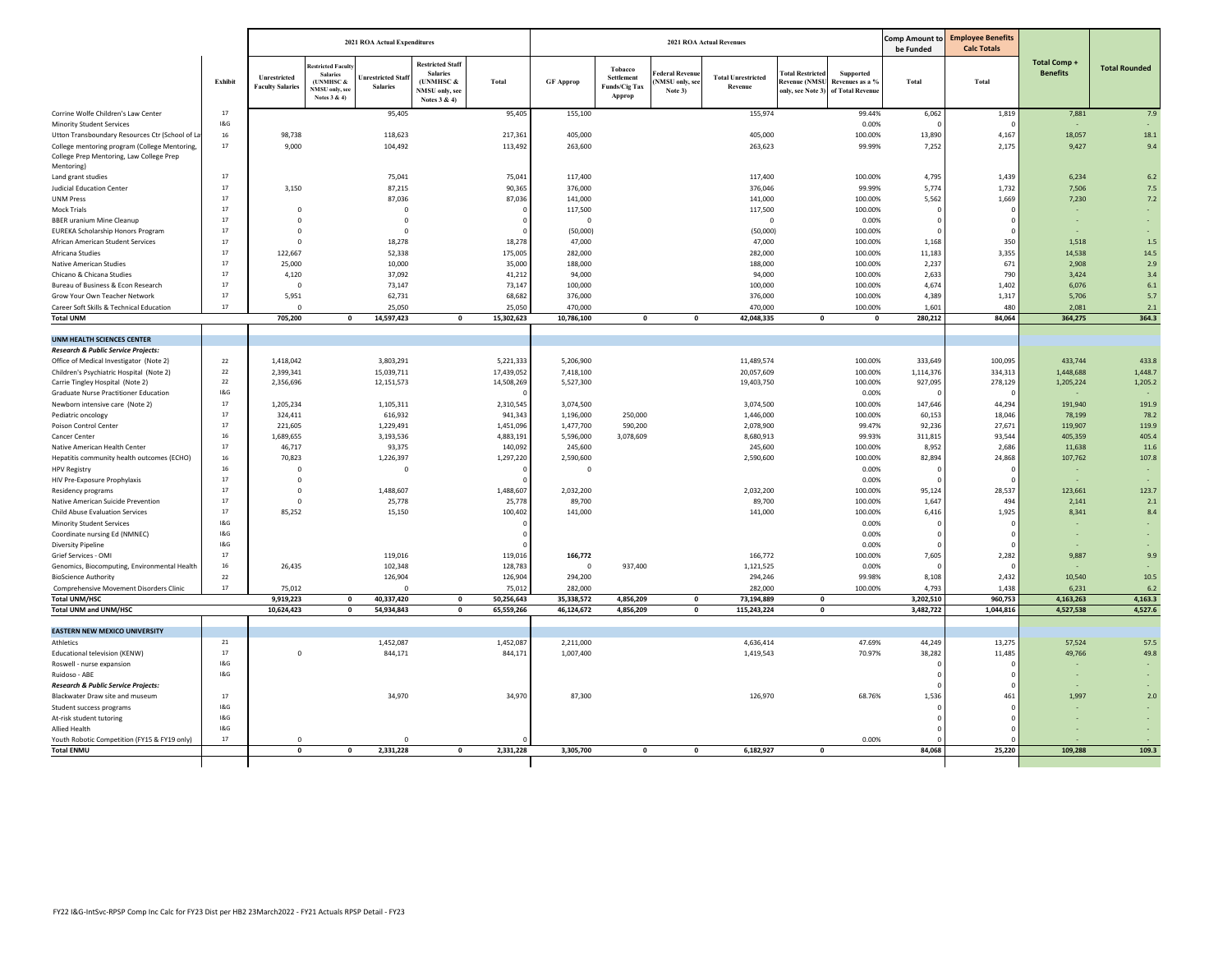|                                                                |              |                                         |                                                                                   | 2021 ROA Actual Expenditures         |                                                                                           |             |                    |                                                         |                                              | <b>2021 ROA Actual Revenues</b>      | <b>Comp Amount to</b><br>be Funded                                                             | <b>Employee Benefits</b><br><b>Calc Totals</b> |          |            |                                        |                      |
|----------------------------------------------------------------|--------------|-----------------------------------------|-----------------------------------------------------------------------------------|--------------------------------------|-------------------------------------------------------------------------------------------|-------------|--------------------|---------------------------------------------------------|----------------------------------------------|--------------------------------------|------------------------------------------------------------------------------------------------|------------------------------------------------|----------|------------|----------------------------------------|----------------------|
|                                                                | Exhibit      | Unrestricted<br><b>Faculty Salaries</b> | stricted Facult<br><b>Salaries</b><br>(UNMHSC &<br>NMSU only, see<br>Notes 3 & 4) | Inrestricted Staf<br><b>Salaries</b> | <b>Restricted Staff</b><br><b>Salaries</b><br>(UNMHSC &<br>NMSU only, see<br>Notes 3 & 4) | Total       | <b>GF Approp</b>   | Tobacco<br>Settlement<br><b>Funds/Cig Tax</b><br>Approp | 'ederal Revenue<br>NMSU only, see<br>Note 3) | <b>Total Unrestricted</b><br>Revenue | <b>Fotal Restricted</b><br>Revenue (NMSU Revenues as a %<br>only, see Note 3) of Total Revenue | Supported                                      | Total    | Total      | <b>Total Comp +</b><br><b>Benefits</b> | <b>Total Rounded</b> |
| <b>NEW MEXICO HIGHLANDS UNIVERSITY</b>                         |              |                                         |                                                                                   |                                      |                                                                                           |             |                    |                                                         |                                              |                                      |                                                                                                |                                                |          |            |                                        |                      |
| Athletics (incl wrestling and rodeo)                           | 21           |                                         |                                                                                   | 1,485,165                            |                                                                                           | 1,485,165   | 2,234,300          |                                                         |                                              | 3,112,526                            |                                                                                                | 71.78%                                         | 68,126   | 20,438     | 88,564                                 | 88.6                 |
| <b>Research &amp; Public Service Projects:</b>                 |              |                                         |                                                                                   |                                      |                                                                                           |             |                    |                                                         |                                              |                                      |                                                                                                |                                                |          |            |                                        |                      |
| Advanced Placement                                             | 17<br>18. G  |                                         |                                                                                   | 13,076                               |                                                                                           | 13,076      | 203,900            |                                                         |                                              | 203,900                              |                                                                                                | 100.00%                                        | 836      | 251        | 1,086                                  | $1.1$                |
| Spanish Program<br>Minority Student Services - CESDP           | 17           |                                         |                                                                                   | $\mathbf 0$<br>77,967                |                                                                                           | 77,967      | 160,562<br>118,107 |                                                         |                                              | 160,562<br>118,107                   |                                                                                                | 100.00%<br>100.00%                             | 4,982    | 1,495      | 6,477                                  | ÷<br>6.5             |
| Minority Student Services - Leadership & Policy In             | 17           |                                         |                                                                                   | 114,606                              |                                                                                           | 114,606     | 220,131            |                                                         |                                              | 220,131                              |                                                                                                | 100.00%                                        | 7,323    | 2,197      | 9,520                                  | 9.5                  |
| Forest and Watershed Institute                                 | 17           |                                         |                                                                                   | 70,551                               |                                                                                           | 70,551      | 286,300            |                                                         |                                              | 286,300                              |                                                                                                | 100.00%                                        | 4,508    | 1,352      | 5,861                                  | 5.9                  |
| Nurse Expansion                                                | 17           | 102,590                                 |                                                                                   | 45,786                               |                                                                                           | 148,376     | 199,800            |                                                         |                                              | 199,800                              |                                                                                                | 100.00%                                        | 9,481    | 2,844      | 12,326                                 | 12.3                 |
| Native American Social Work Institute                          | 17           | 1,600                                   |                                                                                   | 78,163                               |                                                                                           | 79,763      | 164,500            |                                                         |                                              | 164,500                              |                                                                                                | 100.00%                                        | 5,097    | 1,529      | 6,626                                  | 6.6                  |
| Center for Prof Dev & Career Readiness                         | 17           |                                         |                                                                                   | 55,784                               |                                                                                           | 55,784      | 164,500            |                                                         |                                              | 164,500                              |                                                                                                | 100.00%                                        | 3,565    | 1,069      | 4,634                                  | 4.6                  |
| Doctor of Nurse Practice                                       | 17           |                                         |                                                                                   | 3,800                                |                                                                                           | 3,800       | 159,800            |                                                         |                                              | 159,800                              |                                                                                                | 100.00%                                        | 243      | 73         | 316                                    | 0.3                  |
| Acequia & Land Grant Education                                 | 17           | 200                                     |                                                                                   | 10,530                               |                                                                                           | 10,730      | 47,000             |                                                         |                                              | 47,000                               |                                                                                                | 100.00%                                        | 686      | 206        | 891                                    | 0.9                  |
| <b>Total NMHU</b>                                              |              | 104,390                                 | $\mathbf 0$                                                                       | 1,955,428                            | $\mathbf 0$                                                                               | 2,059,818   | 3,958,900          | $\mathbf 0$                                             | $\mathbf 0$                                  | 4,837,126                            | $\mathbf{0}$                                                                                   |                                                | 104,847  | 31,454     | 136,301                                | 136.3                |
| NORTHERN NEW MEXICO COLLEGE                                    |              |                                         |                                                                                   |                                      |                                                                                           |             |                    |                                                         |                                              |                                      |                                                                                                |                                                |          |            |                                        |                      |
| Athletics                                                      | 21           | $\mathbf 0$                             |                                                                                   | 289,528                              |                                                                                           | 289,528     | 536,500            |                                                         |                                              | 656,543                              |                                                                                                | 81.72%                                         | 15,118   | 4,536      | 19,654                                 | 19.7                 |
| Research & Public Service Projects:                            |              |                                         |                                                                                   |                                      |                                                                                           |             |                    |                                                         |                                              |                                      |                                                                                                |                                                |          |            |                                        |                      |
| Health Science & nursing program (Nurse expan:                 | 1&G          |                                         |                                                                                   |                                      |                                                                                           |             | 376,000            |                                                         |                                              | 376,000                              |                                                                                                | 100.00%                                        |          |            |                                        | ÷                    |
| Veterans Center                                                | 17           | $\mathbf 0$                             |                                                                                   | 41,297                               |                                                                                           | 41,297      | 119,800            |                                                         |                                              | 119,800                              |                                                                                                | 100.00%                                        | 2,639    | 792        | 3,431                                  | 3.4                  |
| STEM                                                           | 17           | $^{\circ}$                              |                                                                                   | O                                    |                                                                                           |             | 129,100            |                                                         |                                              | 129,100                              |                                                                                                | 100.00%                                        |          |            |                                        |                      |
| <b>Total NNMC</b>                                              |              | $\mathbf 0$                             | $\mathbf 0$                                                                       | 330,825                              | $\mathbf 0$                                                                               | 330,825     | 1,161,400          | $\mathbf 0$                                             | $\mathbf 0$                                  | 1,281,443                            | 0                                                                                              |                                                | 17,757   | 5,327      | 23,085                                 | 23.1                 |
| WESTERN NEW MEXICO UNIVERSITY                                  |              |                                         |                                                                                   |                                      |                                                                                           |             |                    |                                                         |                                              |                                      |                                                                                                |                                                |          |            |                                        |                      |
| Athletics                                                      | 21           |                                         |                                                                                   | 833,353                              |                                                                                           | 833,353     | 2,175,100          |                                                         |                                              | 3,426,628                            |                                                                                                | 63.48%                                         | 33,803   | 10,141     | 43,943                                 | 43.9                 |
| Research & Public Service Projects:                            |              |                                         |                                                                                   |                                      |                                                                                           |             |                    |                                                         |                                              |                                      |                                                                                                |                                                |          |            |                                        |                      |
| Child Development Center aka Early Childhood                   | 17           | 272,191                                 |                                                                                   | 220,693                              |                                                                                           | 492,884     | 286,900            |                                                         |                                              | 957,528                              |                                                                                                | 29.96%                                         | 9,437    | 2,831      | 12,268                                 | 12.3                 |
| programs                                                       |              |                                         |                                                                                   |                                      |                                                                                           |             |                    |                                                         |                                              |                                      |                                                                                                |                                                |          |            |                                        |                      |
| Instructional television                                       | 18. G        |                                         |                                                                                   |                                      |                                                                                           |             | 68,100             |                                                         |                                              |                                      |                                                                                                |                                                |          |            |                                        | ÷                    |
| Pharmacy & Phlebotomy Program                                  | 1&G          |                                         |                                                                                   |                                      |                                                                                           |             | 94,000             |                                                         |                                              |                                      |                                                                                                |                                                |          |            |                                        |                      |
| Web-based teacher licensure                                    | 1&G          |                                         |                                                                                   |                                      |                                                                                           |             | 121,400            |                                                         |                                              |                                      |                                                                                                |                                                |          |            |                                        |                      |
| WNMU nurse expansion<br>TorC & Deming Nurse Expansion          | 18. G<br>1&G |                                         |                                                                                   |                                      |                                                                                           |             | 900,300<br>282,000 |                                                         |                                              |                                      |                                                                                                |                                                |          |            |                                        |                      |
| <b>Total WNMU</b>                                              |              | 272,191                                 | $\mathbf 0$                                                                       | 1,054,046                            | $\mathbf{0}$                                                                              | 1,326,237   | 3,927,800          | $\mathbf 0$                                             | 0                                            | 4,384,156                            | 0                                                                                              |                                                | 43,240   | 12,972     | 56,211                                 | 56.2                 |
|                                                                |              |                                         |                                                                                   |                                      |                                                                                           |             |                    |                                                         |                                              |                                      |                                                                                                |                                                |          |            |                                        |                      |
| <b>CENTRAL NM COMMUNITY COLLEGE</b>                            |              |                                         |                                                                                   |                                      |                                                                                           |             |                    |                                                         |                                              |                                      |                                                                                                |                                                |          |            |                                        |                      |
| Research & Public Service Projects:                            |              |                                         |                                                                                   |                                      |                                                                                           |             |                    |                                                         |                                              |                                      |                                                                                                |                                                |          |            |                                        |                      |
| Nurse expansion                                                | 18. G        |                                         |                                                                                   |                                      |                                                                                           |             | 179,600            |                                                         |                                              | 179,600                              |                                                                                                | 100.00%                                        |          |            |                                        |                      |
| <b>Total CNM</b>                                               |              | $\mathbf 0$                             | $\mathbf 0$                                                                       | $\mathbf 0$                          | $\mathbf 0$                                                                               | $\mathbf 0$ | 179,600            | $\pmb{0}$                                               | 0                                            | 179,600                              | 0                                                                                              |                                                |          |            |                                        |                      |
| <b>CLOVIS COMMUNITY COLLEGE</b>                                |              |                                         |                                                                                   |                                      |                                                                                           |             |                    |                                                         |                                              |                                      |                                                                                                |                                                |          |            |                                        |                      |
| Research & Public Service Projects:                            |              |                                         |                                                                                   |                                      |                                                                                           |             |                    |                                                         |                                              |                                      |                                                                                                |                                                |          |            |                                        |                      |
| Nurse expansion                                                | 18. G        |                                         |                                                                                   |                                      |                                                                                           |             | 256,500            |                                                         |                                              | 256,500                              |                                                                                                | 100.00%                                        |          |            |                                        |                      |
| <b>Total CCC</b>                                               |              | $\mathbf 0$                             | $\mathbf 0$                                                                       | $\mathbf 0$                          | $\mathbf{0}$                                                                              | $\mathbf 0$ | 256,500            | $\mathbf 0$                                             | $\mathbf{0}$                                 | 256,500                              | $\mathbf 0$                                                                                    |                                                | $\Omega$ |            |                                        | n.                   |
|                                                                |              |                                         |                                                                                   |                                      |                                                                                           |             |                    |                                                         |                                              |                                      |                                                                                                |                                                |          |            |                                        |                      |
| <b>LUNA COMMUNITY COLLEGE</b>                                  |              |                                         |                                                                                   |                                      |                                                                                           |             |                    |                                                         |                                              |                                      |                                                                                                |                                                |          |            |                                        |                      |
| Athletics                                                      | 21<br>1&G    |                                         |                                                                                   | 261,392                              |                                                                                           | 261,392     | 467,200<br>251,000 |                                                         |                                              | 467,200<br>251,000                   |                                                                                                | 100.00%                                        | 16,703   | 5,011      | 21,714                                 | 21.7                 |
| Nurse expansion<br>Student service & economic development prgm | 18. G        |                                         |                                                                                   |                                      |                                                                                           |             | 498,800            |                                                         |                                              | 498,800                              |                                                                                                |                                                |          |            |                                        |                      |
| <b>Total LCC</b>                                               |              | $\mathbf{0}$                            | $\bullet$                                                                         | 261,392                              | $\mathbf 0$                                                                               | 261,392     | 1,217,000          | $\mathbf 0$                                             | $\mathbf 0$                                  | 1,217,000                            | $\mathbf 0$                                                                                    |                                                | 16,703   | 5,011      | 21,714                                 | 21.7                 |
|                                                                |              |                                         |                                                                                   |                                      |                                                                                           |             |                    |                                                         |                                              |                                      |                                                                                                |                                                |          |            |                                        |                      |
| <b>MESALANDS COMMUNITY COLLEGE</b>                             |              |                                         |                                                                                   |                                      |                                                                                           |             |                    |                                                         |                                              |                                      |                                                                                                |                                                |          |            |                                        |                      |
| Athletics                                                      | 21           |                                         |                                                                                   | 35,458                               |                                                                                           | 35,458      | 216,000            |                                                         |                                              | 216,000                              |                                                                                                | 100.00%                                        | 2,266    | 680        | 2,946                                  | 2.9                  |
| Wind training center = Turbine 3750                            | 17           | $\Omega$                                |                                                                                   | 14,423                               |                                                                                           | 14,423      | 106,600            |                                                         |                                              | 106,600                              |                                                                                                | 100.00%                                        | 922      | 276        | 1,198                                  | $1.2$                |
| <b>Total MCC</b>                                               |              | $\mathbf 0$                             | $\mathbf 0$                                                                       | 49,881                               | $\mathbf{0}$                                                                              | 49,881      | 322,600            | $\mathbf 0$                                             | $\mathbf 0$                                  | 322,600                              | $\mathbf 0$                                                                                    |                                                | 3,187    | 956        | 4,144                                  | 4.1                  |
| <b>NEW MEXICO JUNIOR COLLEGE</b>                               |              |                                         |                                                                                   |                                      |                                                                                           |             |                    |                                                         |                                              |                                      |                                                                                                |                                                |          |            |                                        |                      |
| Athletics                                                      | 21           |                                         |                                                                                   | 334,677                              |                                                                                           | 334,67      | 535,500            |                                                         |                                              | 535,500                              |                                                                                                | 100.00%                                        | 21,38    | 6,41       | 27,802                                 | 27.8                 |
| Research & Public Service Projects:                            |              |                                         |                                                                                   |                                      |                                                                                           |             |                    |                                                         |                                              |                                      |                                                                                                |                                                |          | $\epsilon$ |                                        | $\sim$               |
| Nurse expansion                                                | 1&G          |                                         |                                                                                   |                                      |                                                                                           |             | 281,900            |                                                         |                                              | 281,900                              |                                                                                                |                                                |          | $\Omega$   |                                        | $\sim$               |
| Lea County distance education consortium                       | 1&G          |                                         |                                                                                   |                                      |                                                                                           |             | 27,400             |                                                         |                                              | 27,400                               |                                                                                                |                                                |          |            |                                        |                      |
| Oil & gas training center                                      | 18G          |                                         |                                                                                   |                                      |                                                                                           |             | 161,000            |                                                         |                                              | 161,000                              |                                                                                                |                                                |          |            |                                        |                      |
| <b>Total NMJC</b>                                              |              | $\mathbf 0$                             | $\mathbf 0$                                                                       | 334,677                              | $\mathbf{0}$                                                                              | 334,677     | 1,005,800          | $\mathbf 0$                                             | $\mathbf 0$                                  | 1,005,800                            | $\mathbf{0}$                                                                                   |                                                | 21,386   | 6,416      | 27,802                                 | 27.8                 |
| <b>SAN JUAN COLLEGE</b>                                        |              |                                         |                                                                                   |                                      |                                                                                           |             |                    |                                                         |                                              |                                      |                                                                                                |                                                |          |            |                                        |                      |
| <b>Research &amp; Public Service Projects:</b>                 |              |                                         |                                                                                   |                                      |                                                                                           |             |                    |                                                         |                                              |                                      |                                                                                                |                                                |          |            |                                        |                      |
| Dental hygiene program                                         | 1&G          |                                         |                                                                                   |                                      |                                                                                           |             | 164,500            |                                                         |                                              | 164,500                              |                                                                                                |                                                |          |            |                                        |                      |
| Nurse expansion                                                | 1&G          |                                         |                                                                                   |                                      |                                                                                           |             | 235,000            |                                                         |                                              | 235,000                              |                                                                                                |                                                |          |            |                                        | $\sim$               |
| Sustainable Energy - Ctr of Excellence                         | 18. G        |                                         |                                                                                   |                                      |                                                                                           |             | 235,000            |                                                         |                                              | 235,000                              |                                                                                                |                                                |          |            |                                        |                      |
| <b>Total SJC</b>                                               |              | $\mathbf 0$                             | $\mathbf 0$                                                                       | $\mathbf 0$                          | $\mathbf 0$                                                                               | 0           | 634,500            | $\mathbf 0$                                             | 0                                            | 634,500                              | 0                                                                                              | $\mathbf 0$                                    |          |            |                                        |                      |
|                                                                |              |                                         |                                                                                   |                                      |                                                                                           |             |                    |                                                         |                                              |                                      |                                                                                                |                                                |          |            |                                        |                      |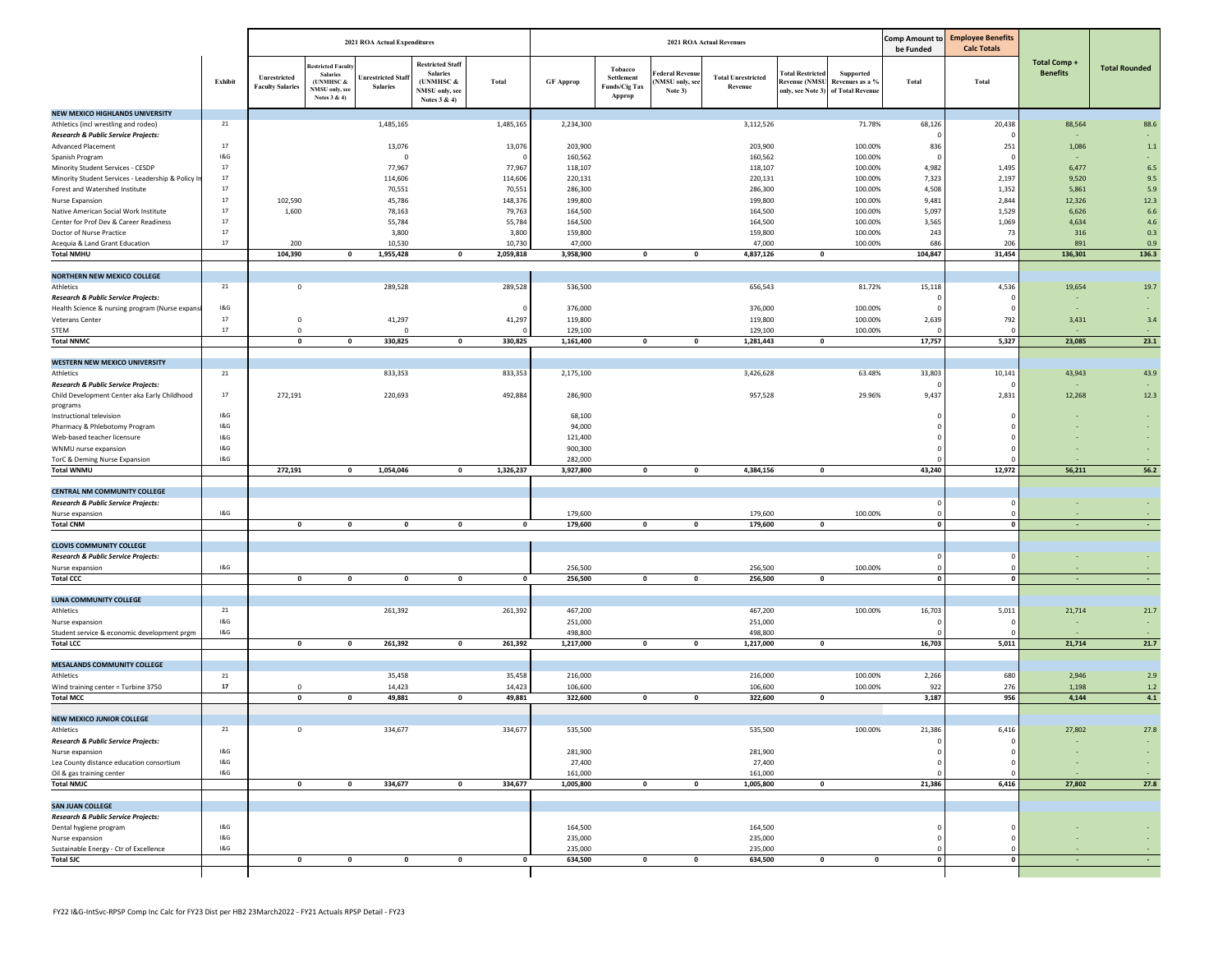|                                                 |         |                                         |                                                                                             | 2021 ROA Actual Expenditures                 |                                                                                            |               |                  |                                                  |                                                      | <b>2021 ROA Actual Revenues</b>      | <b>Comp Amount to</b><br>be Funded | <b>Employee Benefits</b><br><b>Calc Totals</b>                                           |             |             |                                       |                      |
|-------------------------------------------------|---------|-----------------------------------------|---------------------------------------------------------------------------------------------|----------------------------------------------|--------------------------------------------------------------------------------------------|---------------|------------------|--------------------------------------------------|------------------------------------------------------|--------------------------------------|------------------------------------|------------------------------------------------------------------------------------------|-------------|-------------|---------------------------------------|----------------------|
|                                                 | Exhibit | Unrestricted<br><b>Faculty Salaries</b> | <b>Restricted Faculty</b><br><b>Salaries</b><br>(UNMHSC &<br>NMSU only, see<br>Notes 3 & 4) | <b>Unrestricted Staff</b><br><b>Salaries</b> | <b>Restricted Staff</b><br><b>Salaries</b><br>(UNMHSC &<br>NMSU only, see<br>Notes $3 & 4$ | Total         | <b>GF</b> Approp | Tobacco<br>Settlement<br>Funds/Cig Tax<br>Approp | <b>Federal Revenue</b><br>(NMSU only, see<br>Note 3) | <b>Total Unrestricted</b><br>Revenue | <b>Total Restricted</b>            | Supported<br><b>Revenue (NMSU) Revenues as a %</b><br>only, see Note 3) of Total Revenue | Total       | Total       | <b>Total Comp+</b><br><b>Benefits</b> | <b>Total Rounded</b> |
| <b>SANTA FE COMMUNITY COLLEGE</b>               |         |                                         |                                                                                             |                                              |                                                                                            |               |                  |                                                  |                                                      |                                      |                                    |                                                                                          |             |             |                                       |                      |
| <b>Research &amp; Public Service Projects:</b>  |         |                                         |                                                                                             |                                              |                                                                                            |               |                  |                                                  |                                                      |                                      |                                    |                                                                                          |             |             |                                       |                      |
| Small Business Development Center @ SFCC        | 17      |                                         |                                                                                             | 309,592                                      |                                                                                            | 309,592       | 3,911,601        |                                                  |                                                      | 3,911,601                            |                                    | 100.00%                                                                                  | 19,783      | 5,935       | 25,718                                | 25.7                 |
| Small Business Development Centers - Satellites | 17      |                                         |                                                                                             | 1,756,654                                    |                                                                                            | 1,756,654     |                  |                                                  |                                                      | 2,135,940                            |                                    | 100.00%                                                                                  | 112,252     | 33,676      | 145,928                               | 145.9                |
| SFCC nurse expansion                            | 1&G     |                                         |                                                                                             |                                              |                                                                                            |               |                  |                                                  |                                                      |                                      |                                    |                                                                                          |             |             | $\sim$                                |                      |
| <b>Total SFCC</b>                               |         | $\Omega$                                | $\Omega$                                                                                    | 2,066,246                                    | $\Omega$                                                                                   | 2,066,246     | 3,911,601        | $\Omega$                                         | $\mathbf 0$                                          | 6,047,541                            | $\Omega$                           |                                                                                          | 132,036     | 39,611      | 171,646                               | 171.6                |
|                                                 |         |                                         |                                                                                             |                                              |                                                                                            |               |                  |                                                  |                                                      |                                      |                                    |                                                                                          |             |             |                                       |                      |
| SOUTHEAST NEW MEXICO COLLEGE                    |         |                                         |                                                                                             |                                              |                                                                                            |               |                  |                                                  |                                                      |                                      |                                    |                                                                                          |             |             |                                       |                      |
| Carlsbad - nurse expansion                      | 18. G   |                                         |                                                                                             |                                              |                                                                                            |               |                  |                                                  |                                                      |                                      |                                    |                                                                                          |             |             |                                       |                      |
| Carlsbad manufacturing sector dev program       | 17      | 110,565                                 |                                                                                             |                                              |                                                                                            | 110,565       | 218,900          |                                                  |                                                      | 218,900                              |                                    | 100.00%                                                                                  | 7,065       | 2,120       | 9,185                                 | 9.2                  |
| <b>Total SENMC</b>                              |         | 110,565                                 | $\Omega$                                                                                    | $\mathbf{r}$                                 | $\mathbf{a}$                                                                               | 110,565       | 218,900          | $\mathbf{a}$                                     | $\Omega$                                             | 218,900                              | $\Omega$                           |                                                                                          | 7,065       | 2,120       | 9,185                                 | 9.2                  |
|                                                 |         |                                         |                                                                                             |                                              |                                                                                            |               |                  |                                                  |                                                      |                                      |                                    |                                                                                          |             |             |                                       |                      |
| <b>NEW MEXICO MILITARY INSTITUTE</b>            |         |                                         |                                                                                             |                                              |                                                                                            |               |                  |                                                  |                                                      |                                      |                                    |                                                                                          |             |             |                                       |                      |
| Athletics (Note: GF appropriation for NMMI is o | 21      | $\Omega$                                | $\circ$                                                                                     | 128,133                                      |                                                                                            | 128,133       | 332,000          |                                                  |                                                      | 783,827                              |                                    | 42.36%                                                                                   | 3,468       | 1,040       | 4,508                                 | 4.5                  |
| General R.T. Knowles legislative scholarship    | 19      |                                         |                                                                                             |                                              |                                                                                            |               | 1,395,600        |                                                  |                                                      | 1,395,600                            |                                    | 100.00%                                                                                  |             |             | ×.                                    | $\sim$               |
| <b>Total NMMI</b>                               |         | $\mathbf{r}$                            | $\Omega$                                                                                    | 128,133                                      | $\Omega$                                                                                   | 128,133       | 1,727,600        | $\mathbf{a}$                                     | $\mathbf 0$                                          | 2,179,427                            | $\mathbf{0}$                       |                                                                                          | 3,468       | 1,040       | 4,508                                 | 4.5                  |
|                                                 |         |                                         |                                                                                             |                                              |                                                                                            |               |                  |                                                  |                                                      |                                      |                                    |                                                                                          |             |             |                                       |                      |
| NM SCHOOL FOR BLIND & VISUALLY IMPAIRED         |         |                                         |                                                                                             |                                              |                                                                                            | $\Omega$      |                  |                                                  |                                                      |                                      |                                    |                                                                                          |             |             |                                       |                      |
| Early childhood center                          | 18G     | $\Omega$                                |                                                                                             | $\Omega$                                     |                                                                                            |               | 340,200          |                                                  |                                                      | 340,200                              |                                    | 100.00%                                                                                  |             |             |                                       |                      |
| Low vision clinic programs                      | 18G     |                                         |                                                                                             |                                              |                                                                                            |               | 104,400          |                                                  |                                                      | 104,400                              |                                    | 100.00%                                                                                  |             |             | $\overline{\phantom{a}}$              |                      |
| <b>Total NMSBVI</b>                             |         | $\Omega$                                | $\mathbf{0}$                                                                                | $\Omega$                                     | $\Omega$                                                                                   | $\mathbf{a}$  | 444.600          | $\Omega$                                         | $\mathbf 0$                                          | 444,600                              | $\mathbf 0$                        |                                                                                          | <b>n</b>    |             | $\sim$                                | <b>COL</b>           |
|                                                 |         |                                         |                                                                                             |                                              |                                                                                            |               |                  |                                                  |                                                      |                                      |                                    |                                                                                          |             |             |                                       |                      |
| NM SCHOOL FOR THE DEAF                          |         |                                         |                                                                                             |                                              |                                                                                            |               |                  |                                                  |                                                      |                                      |                                    |                                                                                          |             |             |                                       |                      |
| Statewide outreach services                     | 18. G   |                                         |                                                                                             |                                              |                                                                                            |               | 222,400          |                                                  |                                                      | 222,400                              |                                    |                                                                                          |             |             | $\overline{\phantom{a}}$              |                      |
| <b>Total NMSD</b>                               |         | $\Omega$                                | $\Omega$                                                                                    |                                              | $\sqrt{2}$                                                                                 | $\mathbf{r}$  | 222.400          | $\mathbf{a}$                                     | $\Omega$                                             | 222,400                              | $\Omega$                           |                                                                                          |             |             | ۰.                                    |                      |
|                                                 |         |                                         |                                                                                             |                                              |                                                                                            |               |                  |                                                  |                                                      |                                      |                                    |                                                                                          |             |             |                                       |                      |
| <b>TOTAL GENERAL FUND</b>                       |         | \$22,597,718                            | \$5,081,006                                                                                 | \$93,862,070                                 | \$8,994,080                                                                                | \$130,534,874 | \$131,452,133    | \$4,856,209                                      | \$26,580,118                                         | \$227,559,771                        | \$32,666,377                       |                                                                                          | \$6,718,937 | \$2,015,681 | 8,734,618                             | 8,734.6              |

Note 1: Compensation for I&G RPSPs is included in the I&G compensation calculation. Program names are included here for reference purposes only.

Note 2: For most programs, the compensation increase is calculated by multiplying actual salaries times the ratio of GF appropriations to total unrestricted revenues; the exceptions are certain programs of UNM/HSC (see Note 3), and Dept of Ag, AES and CES (Note 4).

Note 3: For three programs of UNM/HSC, the same methodology is used as for Instruction & General, i.e. all unrestricted salaries are included in the calculation. This exception has been grand‐fathered in via the annual appropriation process over many years.

<u>Note 4:</u> Pursuant to House Memorial 77 of the 1991 legislative session, the former Commission on Higher Education implemented a special procedure for<br>calculating compensation increases for the NM Department of Agriculture procedure adds federal revenues to General Fund appropriations for the numerator, uses all revenues (unrestricted and restricted) for the denominator, and multiplies the resulting ratio by all salaries (unrestricted and restricted).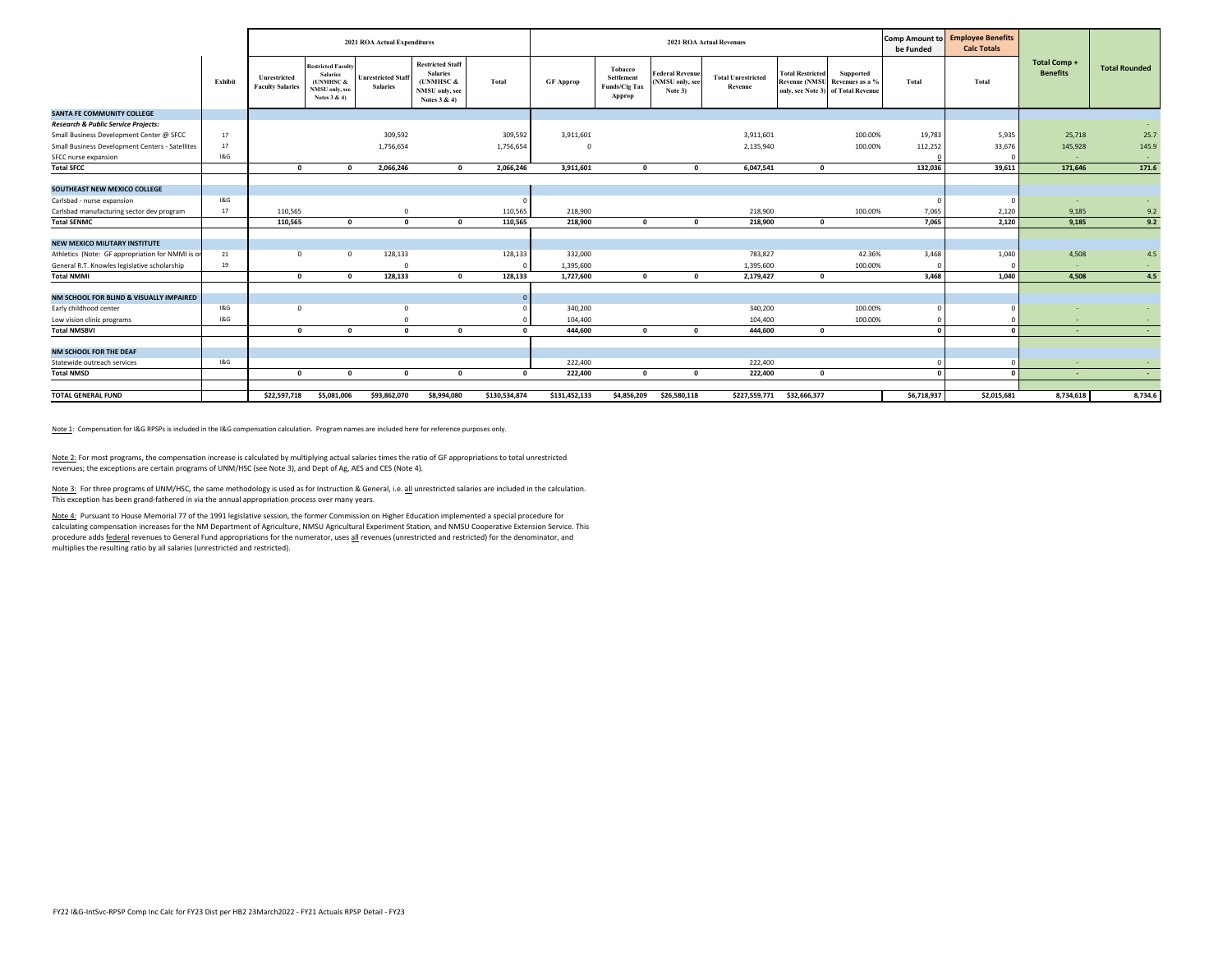| <b>Institution</b>     | <b>Employee Type</b> | <b>Minmum Wage</b> | <b>Total Cost/Year</b> |
|------------------------|----------------------|--------------------|------------------------|
| ccc                    | <b>Staff</b>         | \$15.00            | \$127,842              |
| <b>CNM</b>             | <b>Staff</b>         | \$15.00            | \$378,451              |
| <b>ENMU</b>            | <b>Staff</b>         | \$15.00            | \$315,934              |
| <b>ENMU Roswell</b>    | <b>Staff</b>         | \$15.00            | \$140, 120             |
| <b>ENMU Ruidoso</b>    | <b>Staff</b>         | \$15.00            |                        |
| LCC                    | <b>Staff</b>         | \$15.00            | \$17,799               |
| <b>MCC</b>             | <b>Staff</b>         | \$15.00            | \$46,118               |
| <b>NM Tech</b>         | <b>Staff</b>         | \$15.00            | \$644,284              |
| <b>NMHU</b>            | <b>Staff</b>         | \$15.00            | \$625,986              |
| <b>NMJC</b>            | <b>Staff</b>         | \$15.00            | \$185,475              |
| <b>NMMI</b>            | <b>Staff</b>         | \$15.00            | \$521,313              |
| <b>NMSBVI</b>          | <b>Staff</b>         | \$15.00            | \$29,944               |
| <b>NMSD</b>            | <b>Staff</b>         | \$15.00            | \$21,972               |
| <b>NMSU</b>            | <b>Staff</b>         | \$15.00            | \$2,253,568            |
| <b>NMSU Alamogordo</b> | <b>Staff</b>         | \$15.00            | \$98,007               |
| <b>NMSU Carlsbad</b>   | <b>Staff</b>         | \$15.00            | \$114,352              |
| <b>NMSU Dona Ana</b>   | <b>Staff</b>         | \$15.00            | \$209,850              |
| <b>NMSU Grants</b>     | <b>Staff</b>         | \$15.00            | \$52,983               |
| <b>NNMC</b>            | <b>Staff</b>         | \$15.00            | \$73,815               |
| <b>SFCC</b>            | <b>Staff</b>         | \$15.00            | \$83,723               |
| <b>SJC</b>             | <b>Staff</b>         | \$15.00            | \$161,850              |
| <b>UNM</b>             | <b>Staff</b>         | \$15.00            | \$1,428,203            |
| <b>UNM Gallup</b>      | <b>Staff</b>         | \$15.00            | \$78,013               |
| <b>UNM HSC</b>         | <b>Staff</b>         | \$15.00            | \$339,331              |
| <b>UNM LA</b>          | <b>Staff</b>         | \$15.00            | \$801                  |
| <b>UNM Taos</b>        | <b>Staff</b>         | \$15.00            | \$51,301               |
| <b>UNM Valencia</b>    | <b>Staff</b>         | \$15.00            | \$83,705               |
| WNMU                   | <b>Staff</b>         | \$15.00            | \$239,812              |

\$ 8,324,552 Total